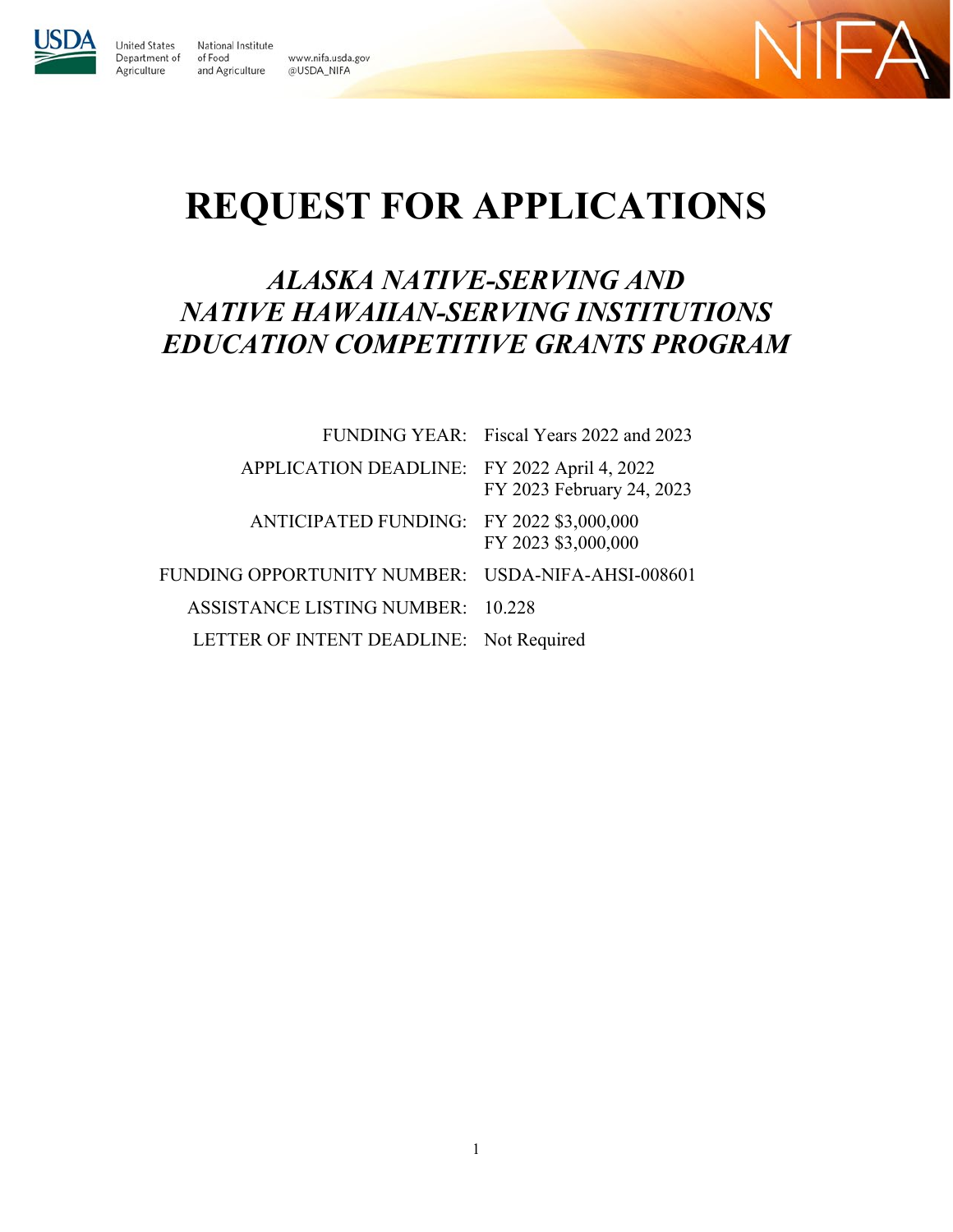### **INITIAL ANNOUNCEMENT** National Institute of Food and Agriculture United States Department of Agriculture

<span id="page-1-0"></span>*Assistance Listing:* The Alaska Native-Serving and Native Hawaiian-Serving Institutions Education Competitive Grants Program (ANNH) is listed in the Assistance Listings (AL) under number 10.228.

<span id="page-1-1"></span>

|  |  |  |  |  | Table 1: Key Dates and Deadlines |
|--|--|--|--|--|----------------------------------|
|--|--|--|--|--|----------------------------------|

| <b>Task Description</b>        | <b>Deadline</b>                                                                                                           |  |  |
|--------------------------------|---------------------------------------------------------------------------------------------------------------------------|--|--|
|                                | Application: Fiscal Year 2022: 5:00 P.M. Eastern, April 4, 2022<br>Fiscal Year 2023: 5:00 P.M. Eastern, February 24, 2023 |  |  |
| Letter of Intent: Not Required |                                                                                                                           |  |  |
|                                | <b>Applicants</b> Within six months from the issuance of this notice (NIFA may not                                        |  |  |
|                                | <b>Comments:</b> consider comments received after the sixth month)                                                        |  |  |

*Advancing Diversity, Equity, Inclusion, and Accessibility***.** NIFA recognizes research, education, and extension efforts will have the greatest impacts when equity is grounded in the programs. NIFA is committed to enhancing diversity, equity, inclusion, and accessibility of programs and encourages individuals, institutions, and organizations from underserved communities to apply to funding opportunities as lead, co-lead, or subaward recipient(s), and to engage as leaders in the peer panel review process to support the development of strong networks and collaborations. NIFA encourages applications that engage diverse communities and have broad impacts through research, education, extension, and integrated activities to address current and future challenges.

*Stakeholder Input*. The National Institute of Food and Agriculture (NIFA) seeks comments on all request for applications (RFAs) so it can deliver programs efficiently, effectively, with integrity, and with a focus on customer service. NIFA considers comments, to the extent possible when developing RFAs and use comments to help meet the requirements of Section  $103(c)(2)$  of [the Agricultural Research, Extension, and Education Reform Act of 1998](https://nifa.usda.gov/resource/agricultural-research-extension-and-education-reform-act-1998) [\(7 U.S.C. 7613\(c\)\(2\)\).](https://uscode.house.gov/view.xhtml?req=(title:7%20section:7613%20edition:prelim)%20OR%20(granuleid:USC-prelim-title7-section7613)&f=treesort&edition=prelim&num=0&jumpTo=true) Applicants may submit written comments to  $Policy@usda.gov$  (email is for comments only). Please use the following subject line: Response to the Alaska Native-Serving and Native Hawaiian-Serving Institutions Education Competitive Grants Program RFA.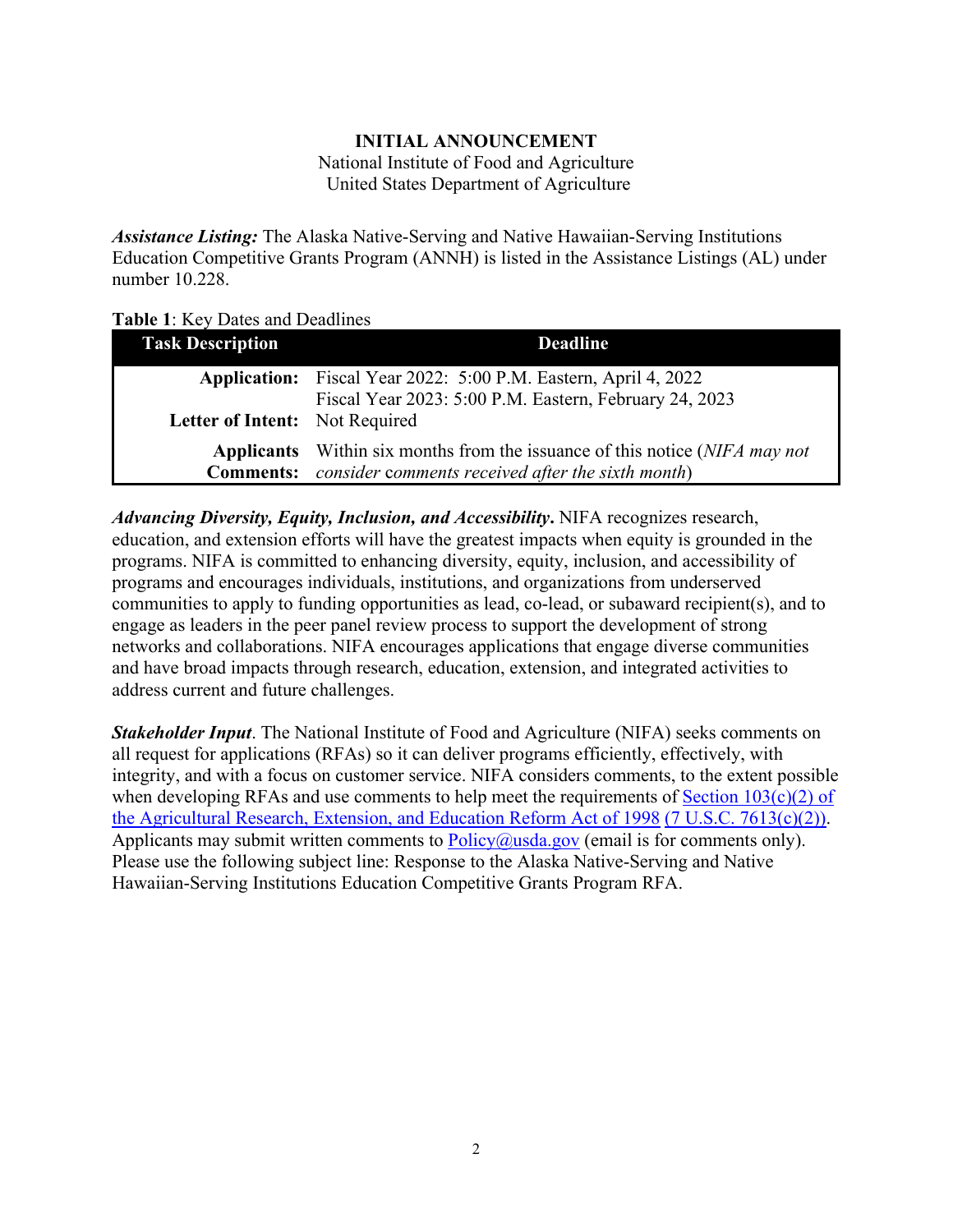#### **EXECUTIVE SUMMARY**

<span id="page-2-0"></span>NIFA requests applications for the Alaska Native-Serving and Native Hawaiian-Serving Institutions Education Competitive Grants Program (ANNH) for Fiscal Year (FY) 2022 and 2023 to promote and strengthen the ability of Alaska Native-Serving Institutions and Native Hawaiian-Serving Institutions to carry out education, applied research, and extension community development programs. The anticipated amount available for grants in FY 2022 is approximately \$3,000,000 and for FY 2023 is approximately \$3,000,000.

This RFA is being released prior to the passage of a full appropriations act for FY 2022. Enactment of additional continuing resolutions or an appropriations act may affect the availability or level of funding for this program.

This notice identifies the objectives for ANNH projects, deadlines, funding information, eligibility criteria for projects and applicants, and application forms and associated instructions.

Traditional ecological knowledge and native language preservation are considered acceptable topics of research, education, and extension for projects funded by this RFA.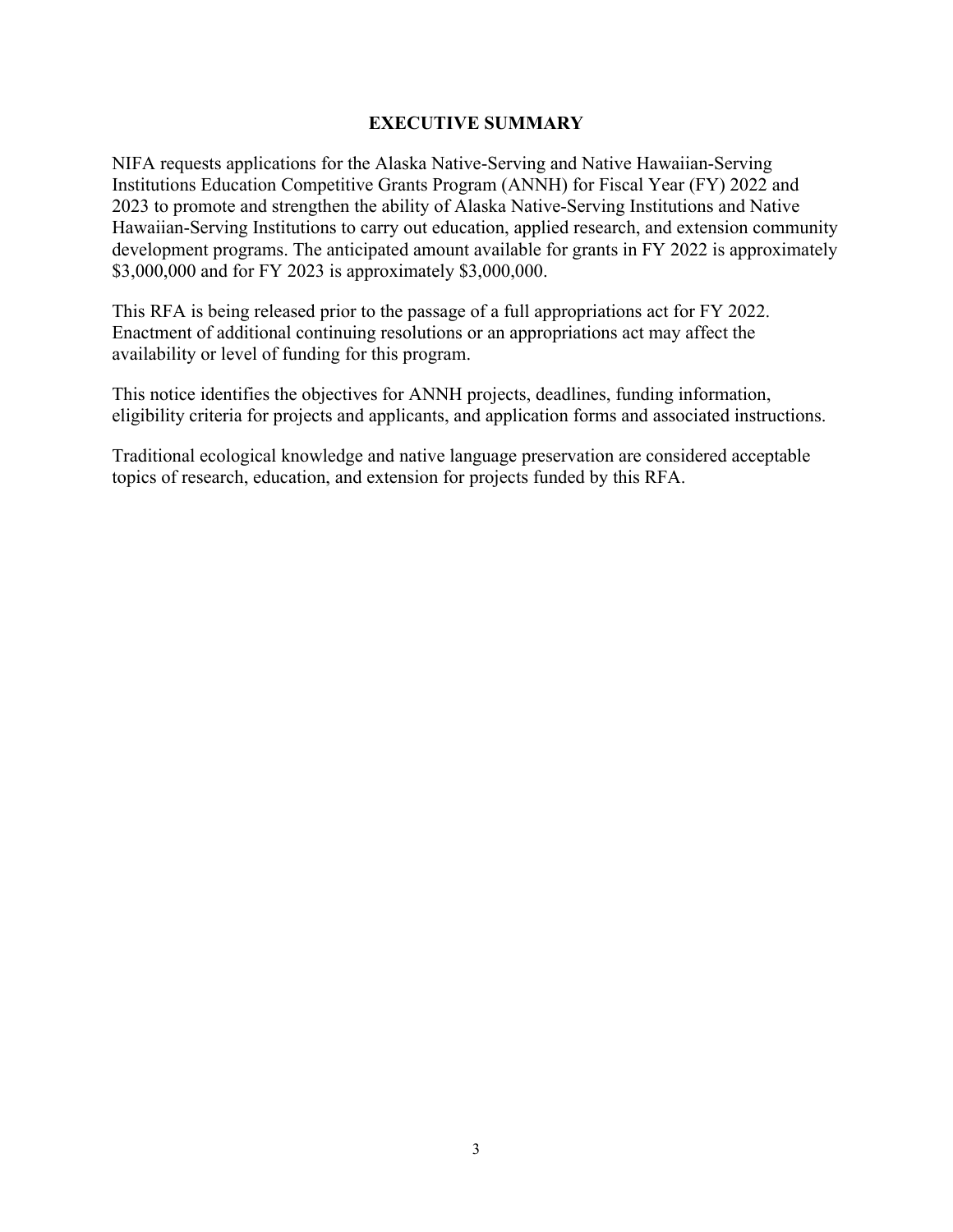# **TABLE OF CONTENTS**

| A.              |  |
|-----------------|--|
| <b>B.</b>       |  |
|                 |  |
| A.              |  |
| <b>B.</b>       |  |
| $\mathbf{C}$ .  |  |
| D.              |  |
|                 |  |
| A.              |  |
| <b>B.</b>       |  |
|                 |  |
| A.              |  |
| B.              |  |
| $\mathbf{C}$ .  |  |
|                 |  |
| A.              |  |
| B.              |  |
| $\mathcal{C}$ . |  |
| D.              |  |
|                 |  |
| A.              |  |
| B.              |  |
|                 |  |
| A.              |  |
| <b>B.</b>       |  |
| $C_{\cdot}$     |  |
|                 |  |
|                 |  |
|                 |  |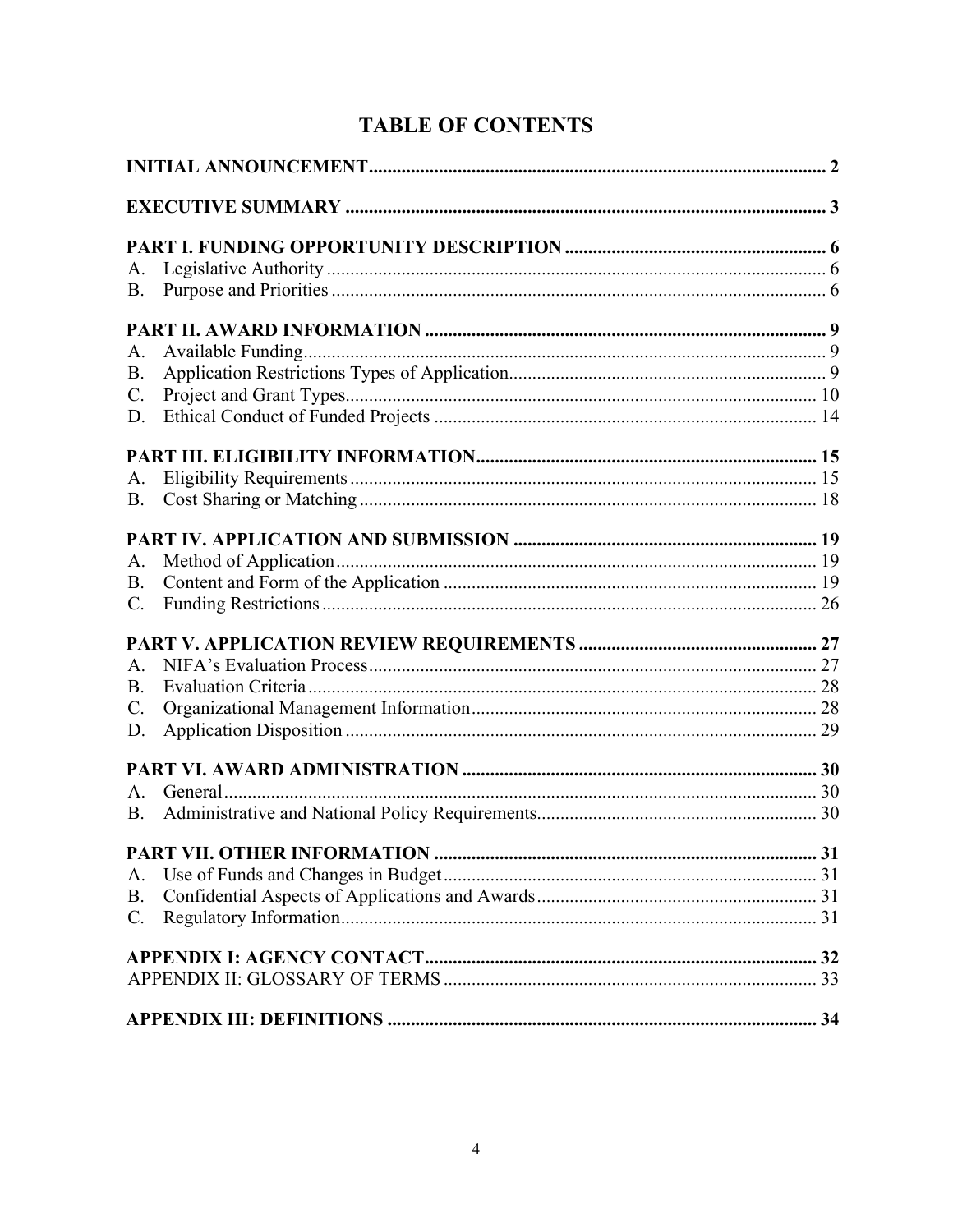## **TABLE OF TABLES**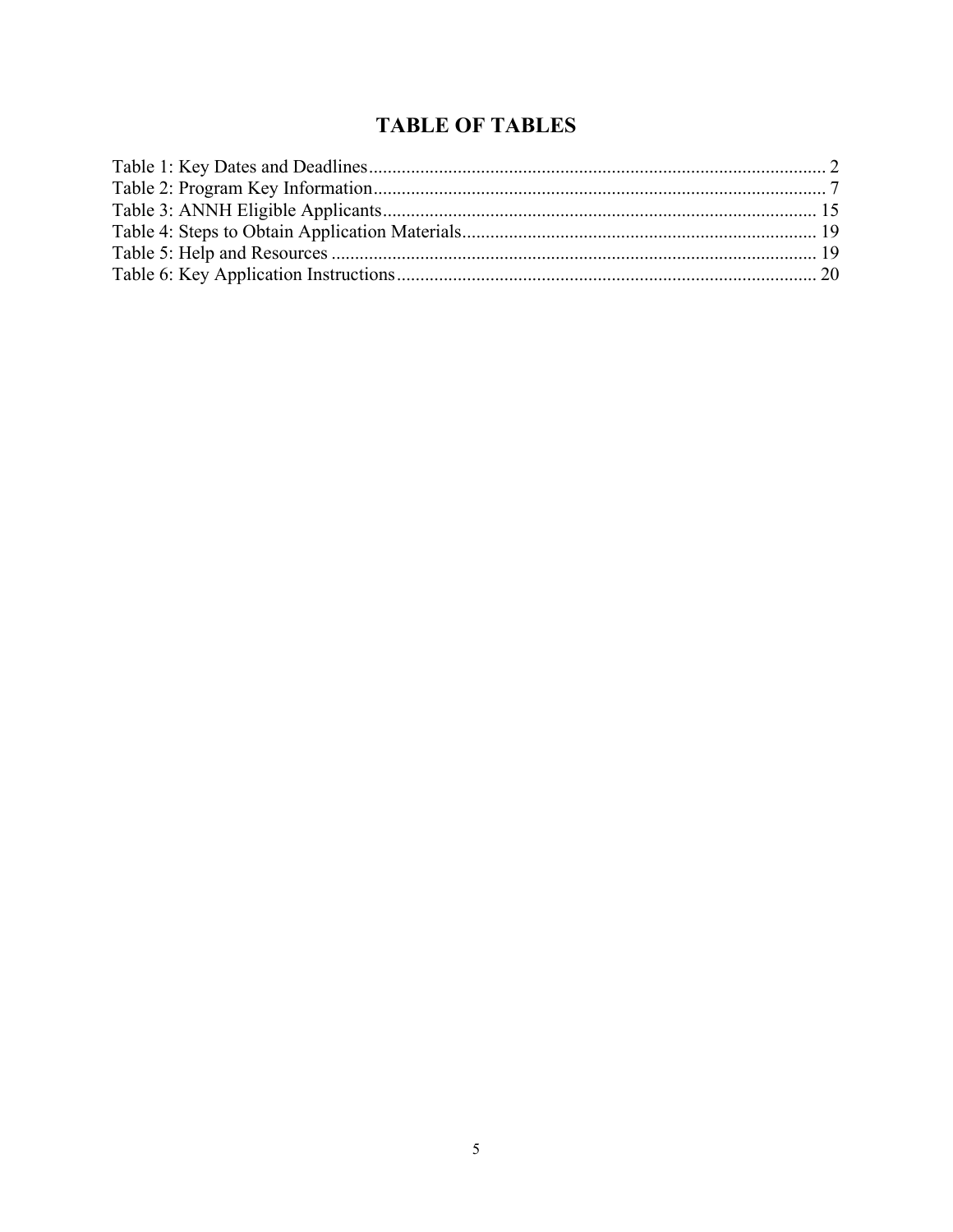### <span id="page-5-0"></span>**PART I. FUNDING OPPORTUNITY DESCRIPTION**

### <span id="page-5-1"></span>**A. Legislative Authority**

This program is administered under the provisions of section 1419B of the [National Agricultural](https://nifa.usda.gov/resource/national-agricultural-research-extension-and-teaching-policy-act-1977)  [Research, Extension, and Teaching Policy Act of 1977](https://nifa.usda.gov/resource/national-agricultural-research-extension-and-teaching-policy-act-1977) [\(7 USC 3156\)](https://uscode.house.gov/view.xhtml?req=(title:7%20%20section:3156%20edition:prelim)%20OR%20(granuleid:USC-prelim-title7%20-section3156)&f=treesort&edition=prelim&num=0&jumpTo=true).

### <span id="page-5-2"></span>**B. Purpose and Priorities**

The purpose of this program is to promote and strengthen the ability of Alaska Native-Serving Institutions and Native Hawaiian-Serving Institutions to carry out education, applied research, and related community development programs. NIFA intends this program to address educational needs, as determined by each institution, within a broadly defined area of food and agricultural sciences.

The Alaska Native-Serving Institutions and Native Hawaiian-Serving Institutions Education Competitive Grants Program (ANNH) is aligned with the following: USDA Strategic Plan found at [www.usda.gov/sites/default/files/documents/usda-strategic-plan-2018-2022.pdf\)](http://www.usda.gov/sites/default/files/documents/usda-strategic-plan-2018-2022.pdf).

### **NIFA is soliciting applications for the ANNH Grants Program that support:**

- 1. Activities of collaborative membership of Alaska Native-Serving or Native Hawaiian-Serving Institutions to enhance educational equity for underrepresented students;
- 2. Strengthening institutional education capacities, including libraries, curriculum, faculty, scientific instrumentation, instruction delivery systems, and student recruitment and retention, to respond to identified state, regional, national, or international educational needs in the food and agriculture sciences;
- 3. Undergraduate and graduate students from underrepresented groups to prepare them for careers related to the food, agricultural and natural resource systems and sciences and beginning with the mentoring of students from K-12, and continuing with the provision of financial support for students through their attainment of a doctoral degree; and
- 4. Cooperative initiatives between at least two or more Alaska Native-Serving or Native Hawaiian-Serving Institutions, which may work in cooperation with one or more other entities including units of State government and private sector organizations, to maximize the development and use of resources, such as faculty, facilities, and equipment, to improve food and agricultural science education programs.

Applications for the ANNH Grants Program will include activities that:

- 1. Enhance educational equity for underrepresented students;
- 2. Strengthen institutional educational capacities;
- 3. Prepare students for careers related to the food and agricultural sciences; and
- 4. Maximize the development and use of resources to improve food and agricultural education programs.

**Extension Foundation ANNH** encourages, but does not require, projects that develop content through the [Extension Foundation.](https://extension.org/)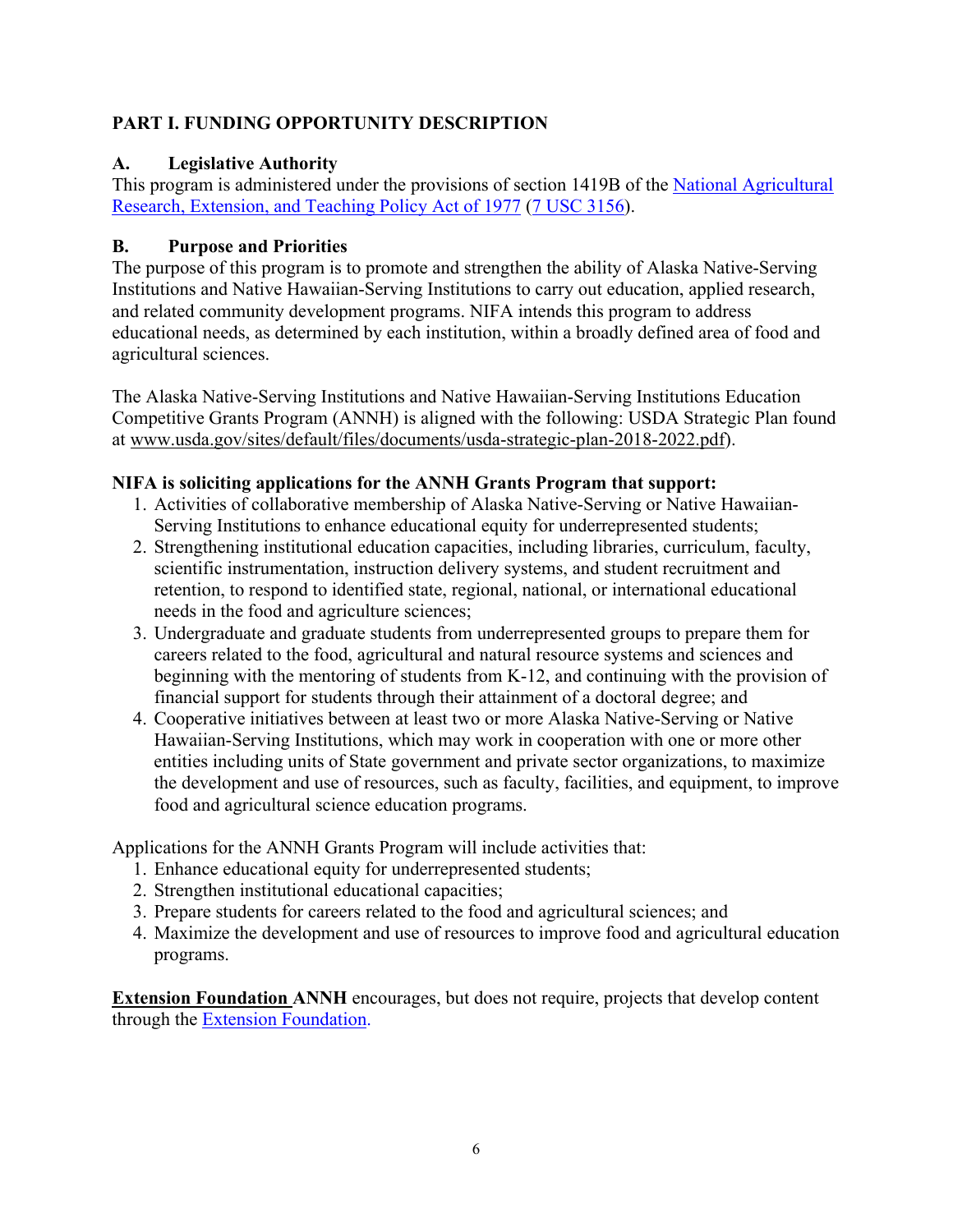*Leadership Skills Development*. All ANNH projects are required to provide leadership skills opportunities. The development of leadership skills, knowledge and qualities are necessary for preparing students for agricultural related careers in private sector, government, and academia. Projects must demonstrably incorporate a leadership development component to ensure that students are equipped with both technical and leadership abilities upon graduation. Specific activities may include:

- 1. Developing practical applications to increase understanding of leadership roles, including critical thinking, problem solving, and communication skills; ethics and professionalism; and working in teams;
- 2. Connecting the academic classroom experience with daily leadership roles and organizational activities;
- 3. Providing opportunities for mentoring and shadowing; and
- 4. Organizing leadership academies, workshops, trainings, etc.

*Incorporation of Social Sciences and Enhancing Impacts.* The ANNH Grants Program supports social and behavioral science disciplines. ANNH projects that integrate social and biological sciences to provide experiential learning opportunities for students in applied research and related community development programs are encouraged. Incorporation of social and behavioral sciences is important for addressing many of the challenges facing agriculture and rural communities, such as increasing global demand for food production in the face of limited natural resources; improving health and reducing obesity by engaging in heathy lifestyles and consuming heathy diets; and alleviating poverty by fostering economic opportunity.

*Traditional Ecological Knowledge and Native Language Perseveration.* Traditional ecological knowledge and native language preservation are considered an acceptable topics of research, education, and extension for projects funded by this RFA.

*Metrics*. The ANNH Grants Program requires all Project Directors to provide appropriate metrics and describe the expected products and results, outcomes, and their potential impact on strengthening the food and agricultural sciences in education, research, and extension. Metrics to assess products, outputs and outcomes are to be clearly delineated in the proposal.

The ANNH is aligned with the following [USDA Strategic](https://www.usda.gov/sites/default/files/documents/usda-strategic-plan-2018-2022.pdf) Goals:

1. Strategic Goal 4: Facilitate Rural Prosperity and Economic Development.

<span id="page-6-0"></span>Additional requirements on expected performance goals, indicators and targets may be required as a condition of award. The ANNH grant program is a covered program of the Justice40 Initiative [\(section 223 of Executive Order 14008\)](https://www.federalregister.gov/documents/2021/02/01/2021-02177/tackling-the-climate-crisis-at-home-and-abroad).).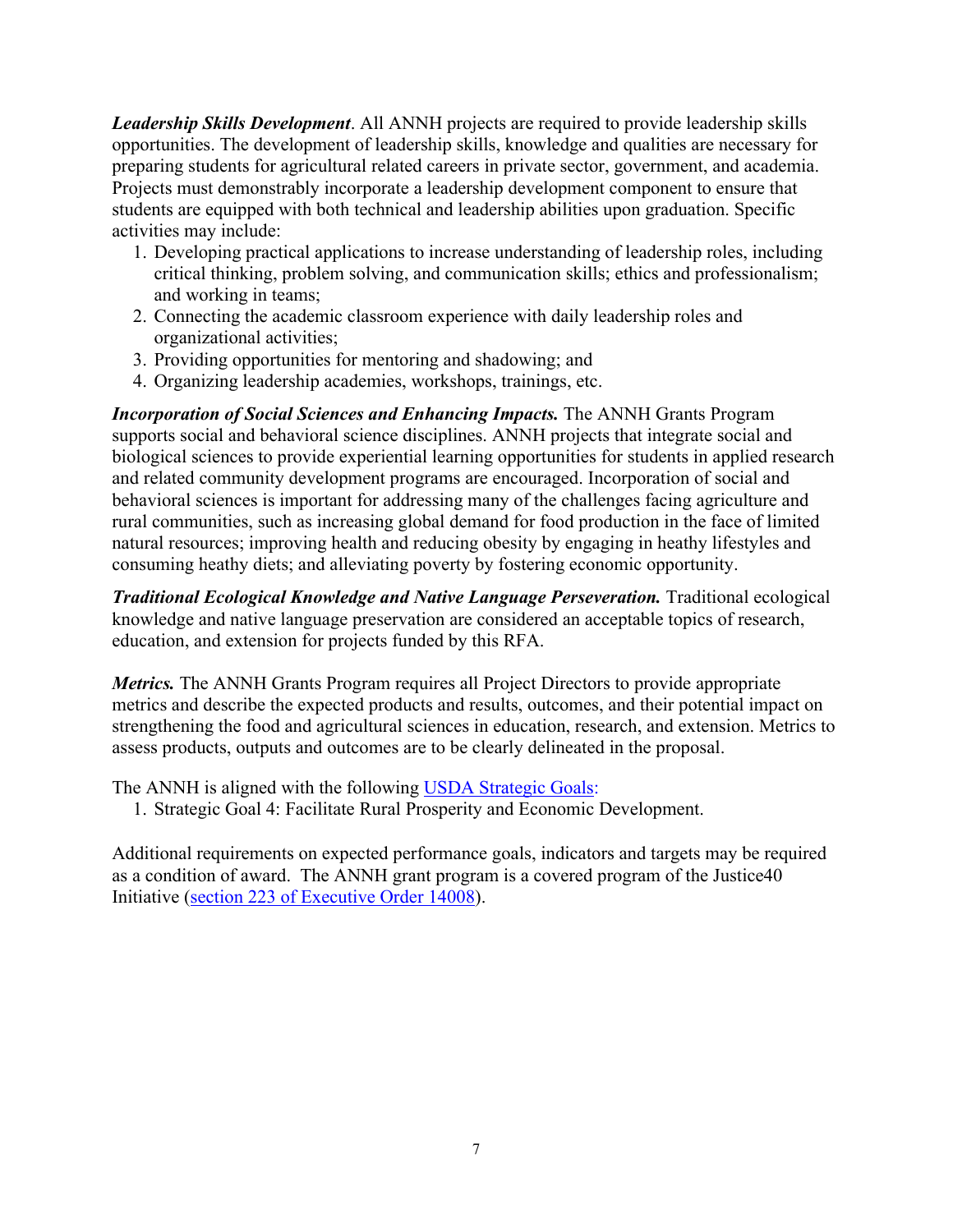Table 2: Program Key Information

| <b>Title</b>                                 | <b>Description</b>                                |
|----------------------------------------------|---------------------------------------------------|
| Program Code:                                | <b>RD</b>                                         |
| Program Code Name:                           | Alaska Native-Serving and Native Hawaiian-        |
|                                              | Serving Institutions Education Grant Program      |
|                                              | (ANNH)                                            |
| AL Number                                    | 10.228                                            |
| Project Types:                               | <b>Education Projects,</b>                        |
|                                              | <b>Extension Projects</b>                         |
|                                              | <b>Research Projects</b>                          |
|                                              | Integrated Research, Extension and Education      |
|                                              | Projects                                          |
| Grant Type:                                  | <b>Standard and Collaborative Grants</b>          |
| <b>Application Deadline</b>                  | Fiscal Year 2022: April 4, 2022                   |
|                                              | Fiscal Year 2023: February 24, 2023               |
| <b>Grant Duration:</b>                       | Generally, 36-48 Months                           |
| Number of Applications per Lead Institution: | One Standard and One Collaborative as Lead        |
|                                              | Institution                                       |
| Award Limit per Institution:                 | Two Grant Awards:                                 |
|                                              | One Standard Approx. \$150,000 to \$475,000       |
|                                              | and                                               |
|                                              | One Collaborative Approx. \$300,000 to            |
|                                              | \$1,000,000                                       |
| Maximum Award Amount:                        | One Standard Approx. \$150,000 to \$475,000       |
|                                              | and                                               |
|                                              | One Collaborative Approx. \$300,000 to            |
|                                              | \$1,000,000                                       |
| Program Materials Available on the Internet: | ANNH Grants Program information will be           |
|                                              | made available on the NIFA website at             |
|                                              | <b>Alaska Native-Serving and Native Hawaiian-</b> |
|                                              | <b>Serving Institutions Education Competitive</b> |
|                                              | <b>Grants Program (ANNH).</b>                     |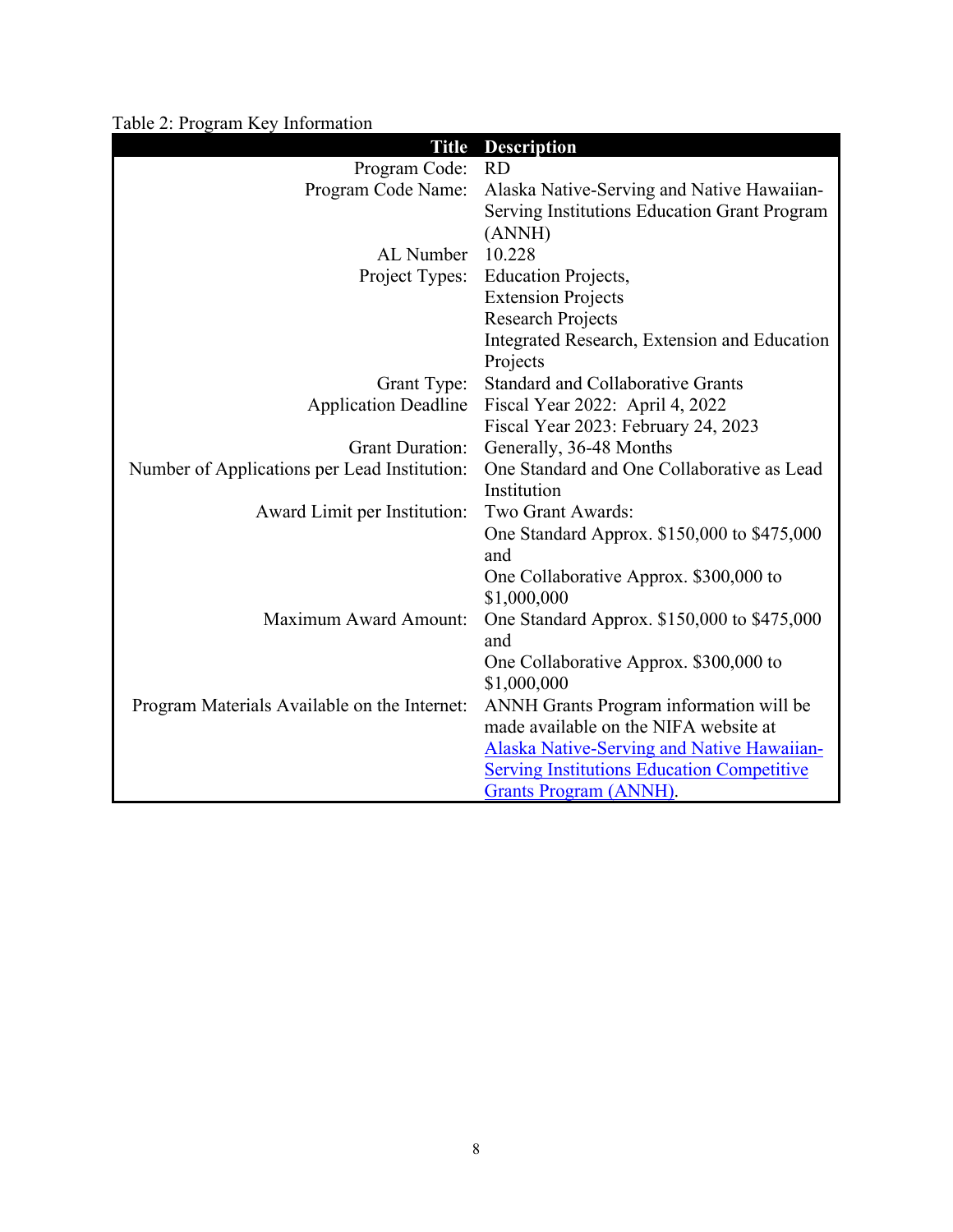### <span id="page-8-0"></span>**PART II. AWARD INFORMATION**

### <span id="page-8-1"></span>**A. Available Funding**

The amount available for grant funding for the Alaska Native-Serving and Native Hawaiian-Serving Institutions Education Competitive Grants Program (ANNH) in FY 2022 is approximately \$3,000,000 and for FY 2023 approximately \$3,000,000. Actual funding will be based on FY 2022 appropriation levels. This RFA is being released prior to the passage of an appropriations act for FY 2022. Enactment of additional continuing resolutions or a full appropriations act may affect the availability or level of funding for this program.

USDA is not committed to fund any particular application or to make a specific number of awards. The [Automated Standard Application for Payments,](https://www.fiscal.treasury.gov/fsservices/gov/pmt/asap/asap_home.htm) operated by the Department of Treasury, Bureau of Fiscal Service, is the designated payment system for awards resulting from this RFA.

### <span id="page-8-2"></span>**B. Application Restrictions Types of Application**

NIFA will evaluate applications using the criteria described in [Part V](#page-26-0) of this RFA. Applications for FY 2022 and FY 2023 are limited to the following applications types:

- 1. *New application*: New applications will be evaluated using the criteria described in [Part V](#page-26-0) of this RFA and are subject to the due dates herein (see [Appendix III](#page-33-0) for definition).
- 2. *Resubmitted application*: Resubmitted applications must include the responses to the previous review panel summary and are subject to the same criteria and due dates herein. Resubmitted applicants must enter the NIFA-assigned proposal number of the previously submitted application in the *Federal Field (Field 4)* on the application form (see [Appendix](#page-33-0)  **[III](#page-33-0)** for definition).
- 3. *Renewal application*. Renewal applications must contain the same information as required for new applications and must contain a *progress report*. The progress report must include the implementation of the data management plan (DMP) of the previously funded project. Renewal applications are subject to the same criteria and due dates herein. Applicants submitting a renewal application must enter the NIFA-assigned proposal number of the previously approved application in the *Federal Field (Field 4)* on the application form (see [Appendix III](#page-33-0) for definition).
- 4. *Resubmitted renewal application*. Resubmitted renewal applicants must provide a *progress report*, respond to the previous review's panel summary, and are subject to the same criteria and due dates herein. The progress report must include the implementation of the data management plan (DMP) of the previously funded project. Applicants submitting a renewal application must enter the NIFA-assigned proposal number of the previously approved application in the *Federal Field (Field 4)* on the application form (see [Appendix](#page-33-0)  [III](#page-33-0) for definition).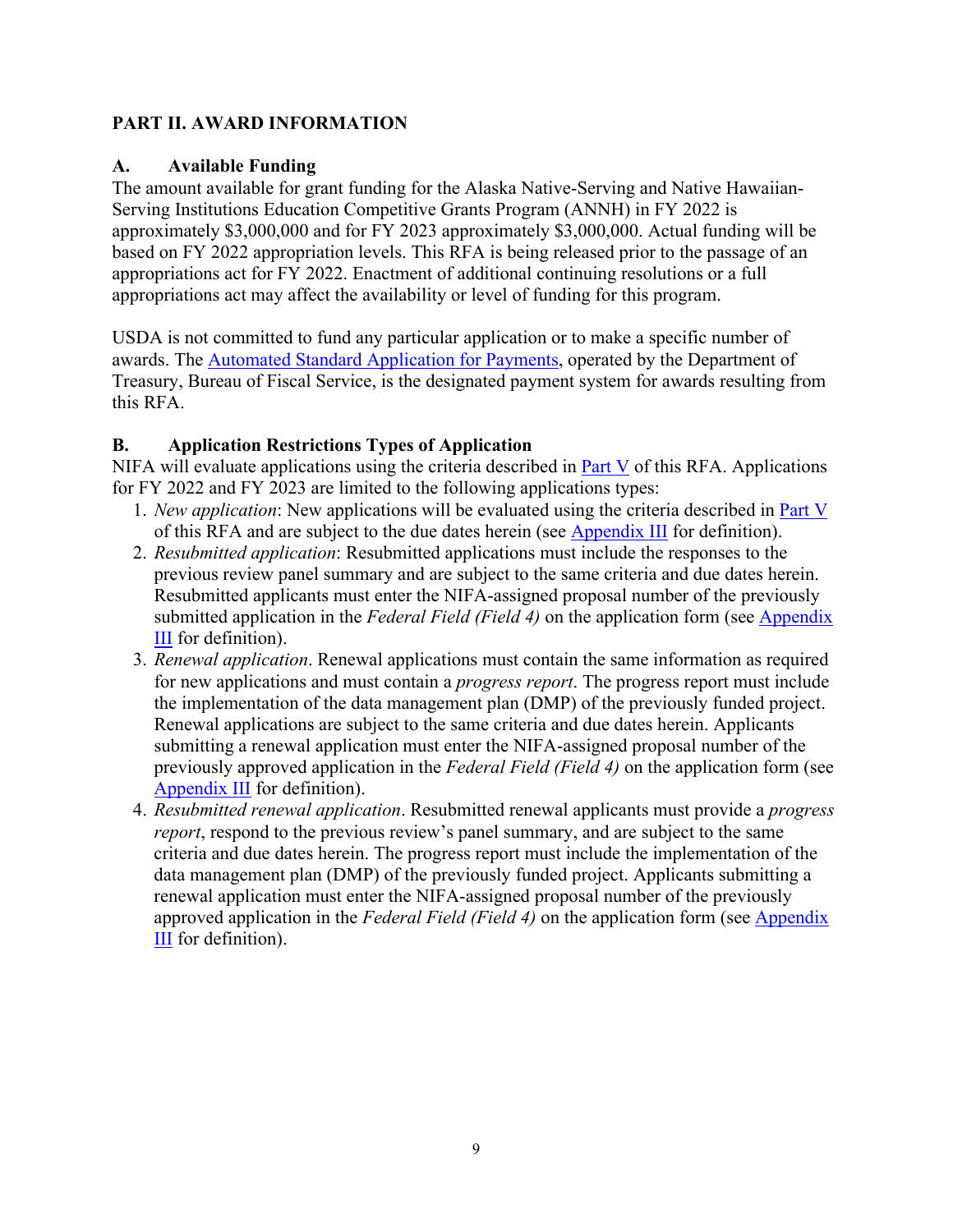### <span id="page-9-0"></span>**C. Project and Grant Types**

- The following describes the types of *projects* or *grants* that are eligible for funding:
	- **1. Project Types**. The ANNH Grants Program is soliciting applications for the following project types and need areas:
		- *a. Education/Teaching Projects.* Single-function Education/Teaching Projects conduct programs and activities that have formal classroom instruction, laboratory instruction, and practicum experience in the food and agricultural sciences and may also support faculty development, student recruitment and services, curriculum development, instructional materials and equipment, and innovative teaching methodologies.

**Need Areas:** ANNH projects should focus on one or more of the need areas listed below. Please note that at least one of these need areas must be indicated in the project summary (See [Part IV, B. 2\)](#page-18-2).

- i. *Curricula Design, Materials Development, and Library Resources***.** To promote the development of courses of study and degree programs, new and improved curricula, and instructional materials and technology; promote the acquisition of library resources including books and journals relating to the food and agricultural sciences; and stimulate the use of new approaches to the study of traditional subjects, new research on teaching and learning theory, and new applications of knowledge.
- ii. *Faculty Preparation and Enhancement for Teaching.* To advance faculty development in the areas of teaching competency and leadership, subject matter expertise, or student recruitment and advising skills. Examples include:
	- 1. Obtaining experience with recent developments and new applications,
	- 2. Expanding competence in innovative technologies and instruction delivery,
	- 3. Developing new skills in a field of science or education including student advising skills; pursuing graduate-level study in a field related to the food and agricultural sciences.

Each faculty recipient of support for developmental activities must be an "eligible participant;" please refer to: [7 CFR 3430, Competitive and](https://www.ecfr.gov/cgi-bin/text-idx?c=ecfr&SID=2a6f6bfbef4c918616eebe5353d0793c&rgn=div5&view=text&node=7%3A15.1.12.2.13&idno=7&7%3A15.1.12.2.13.1.17.2)  [Noncompetitive Non-formula Financial Assistance Programs--General Award](https://www.ecfr.gov/cgi-bin/text-idx?c=ecfr&SID=2a6f6bfbef4c918616eebe5353d0793c&rgn=div5&view=text&node=7%3A15.1.12.2.13&idno=7&7%3A15.1.12.2.13.1.17.2)  [Administrative Provisions](https://www.ecfr.gov/cgi-bin/text-idx?c=ecfr&SID=2a6f6bfbef4c918616eebe5353d0793c&rgn=div5&view=text&node=7%3A15.1.12.2.13&idno=7&7%3A15.1.12.2.13.1.17.2) for applicable definitions for this NIFA grant program.

- iii. *Instructional Delivery Systems.* To encourage the use of alternative methods of delivering instruction to enhance the quality, effectiveness, and cost efficiency of teaching programs. Examples include:
	- 1. Incorporating alternative instructional methodologies that respond to differences in student learning styles,
	- 2. Inter-institutional collaborations that deliver instruction in ways that maximize program quality and reduce unnecessary duplication,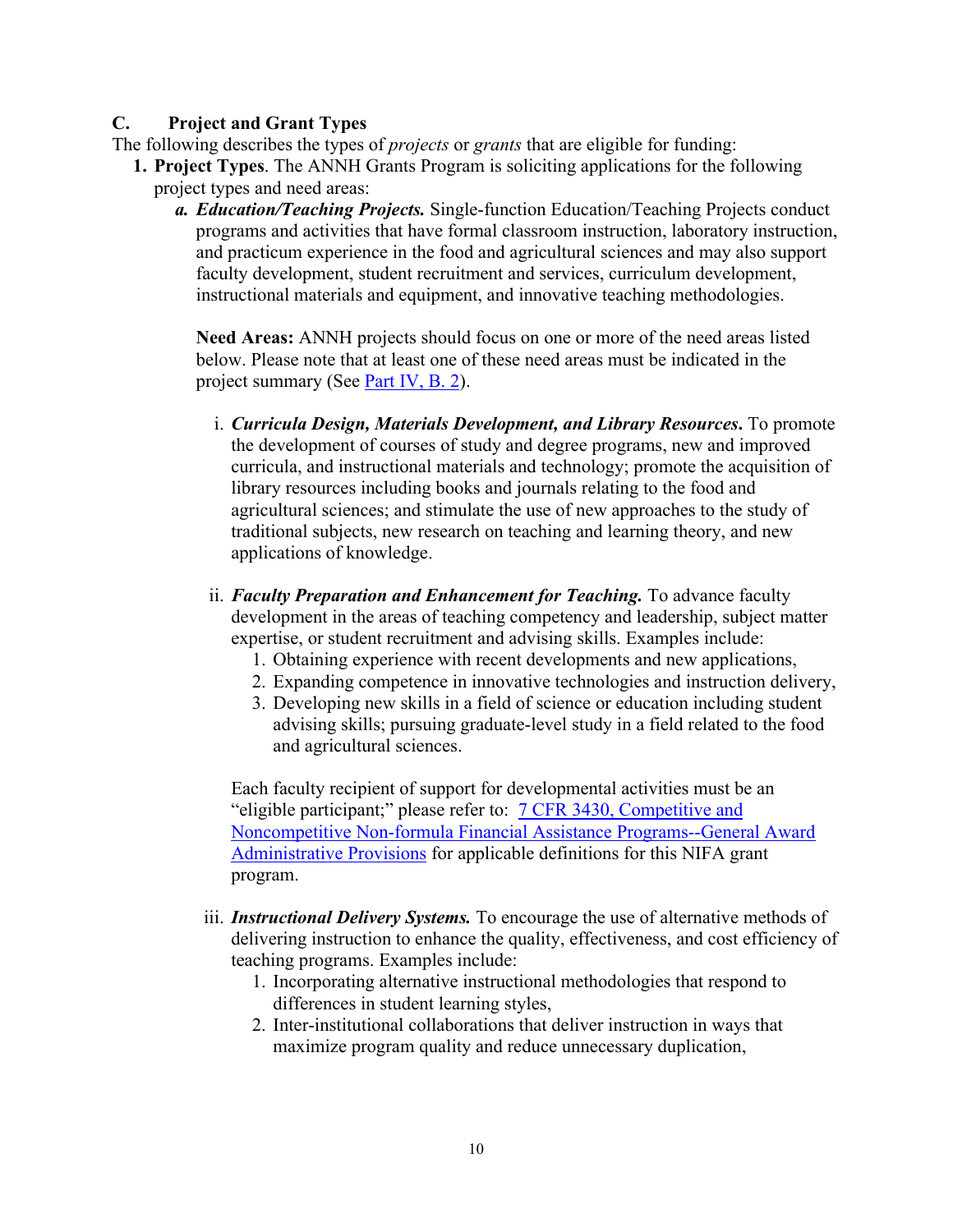- 3. Consideration and implementation of innovative instructional techniques, methodologies, and delivery systems in response to advances in knowledge and technology.
- iv. *Scientific Instrumentation for Teaching and Research.* To provide students and faculty in science-oriented courses with suitable, up-to-date equipment to involve them in work central to scientific understanding and progress. Examples include:
	- 1. Acquiring new, state-of-the-art instructional, laboratory, classroom, and research scientific equipment.
	- 2. Upgrading existing equipment or replacing non-functional or obsolete equipment.
- v. *Student Experiential Learning.* To further the development of student scientific and professional competencies through experiential learning programs that provide students with opportunities to solve complex problems in the context of real-world situations. Project focus may include:
	- 1. Preparing future graduates to advance knowledge and technology, enhancing quality of life, conserve resources, and addressing community and economic development issues.
	- 2. Enhancing student decision-making and communication skills and improving real-life technological expertise.
	- 3. Developing internships, practicum experiences, and study abroad opportunities.
	- 4. Participation with faculty on applied research and related community development projects.
- vi. *Student Recruitment, Retention, and Educational Equity.* The purpose of this initiative is to enhance educational equity for underrepresented students, and to strengthen student recruitment and retention programs to promote the future strength of the Nation's scientific, professional, and technical work force in the food and agricultural sciences. Examples include:
	- 1. Initiating new projects or supplementing current efforts to attract increased numbers of students from underrepresented groups to attend college.
	- 2. Developing agricultural and science literacy programs at the high school level to attract students to college and careers in the food and agricultural sciences.
	- 3. Mentoring programs and other initiatives to improve student retention.
	- 4. The provision of student financial support to attend college.

Each student recipient of monetary support for education costs or developmental purposes must be enrolled at an eligible institution and meet the requirement of an "eligible participant" please refer to: [7 CFR 3430,](https://www.ecfr.gov/current/title-7/subtitle-B/chapter-XXXIV/part-3430)  [Competitive and Noncompetitive Non-formula Financial Assistance](https://www.ecfr.gov/current/title-7/subtitle-B/chapter-XXXIV/part-3430)  [Programs--General Award Administrative Provisions](https://www.ecfr.gov/current/title-7/subtitle-B/chapter-XXXIV/part-3430) for applicable definitions for this NIFA grant program.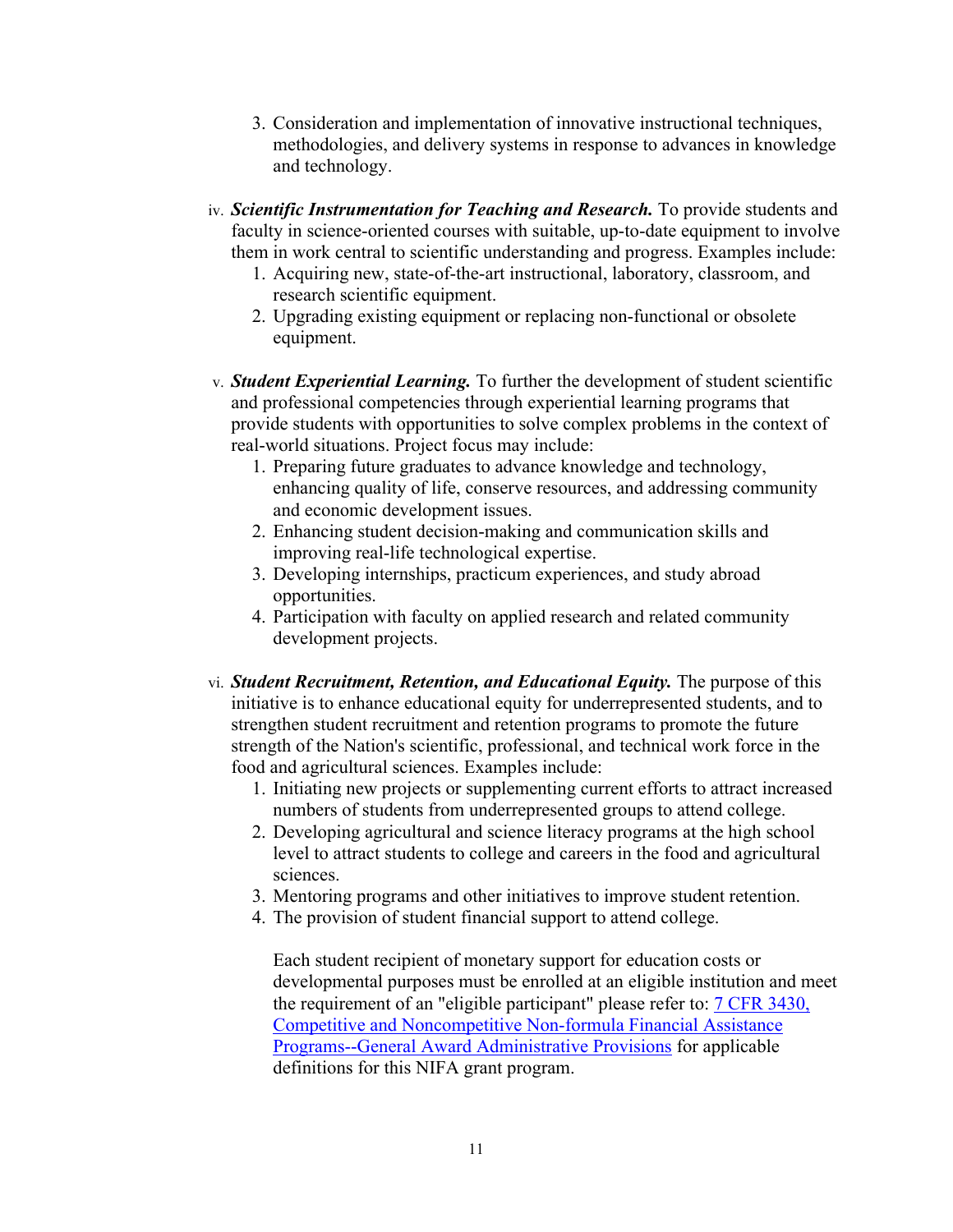**b.** *Extension Projects.* Single-function Extension Projects must deliver science-based knowledge and informal educational programs that lead to practical decision making. Program delivery may range from community-based to national audiences and use communication methods from face-to-face to electronic or a combination thereof. Extension Projects may also include related matters such as certification programs, in-service training, client recruitment and services, curriculum development, instructional materials and equipment, and innovative instructional methodologies appropriate to informal educational programs.

Extension Projects may address one or more of the following:

- i. Support informal education to increase food and agricultural literacy in youth and adults,
- ii. Promote science-based agricultural literacy by increasing understanding and use of food and agricultural science data, information, and programs,
- iii. Build science-based capability to engage audiences and enable informed decision making,
- iv. Develop new applications of instructional tools and curriculum structures that increase technical competency and ensure global competitiveness,
- v. Offer non-formal learning programs that increase accessibility to new ideas and technologies that are appropriate for community development, and or
- vi. Develop programs that increase public knowledge and citizen engagement leading to actions that protect or enhance the Nation's food supply, agricultural productivity, environmental quality, community vitality, and/or public health and well-being.

These projects must lead to measurable, documented changes in learning, actions, or conditions in an identified audience or stakeholder group. In addition, these projects shall synthesize and incorporate a wide range of the latest relevant research results.

*c. Research Projects.* Single-function Research Projects support applied research conducted by individual investigators, or co-investigators within the same discipline, or multidisciplinary teams. Applied research means research that includes expansion of the findings of fundamental research to uncover practical ways in which new knowledge can be advanced to benefit individuals and society.

Multi-disciplinary projects are those in which investigators from two or more disciplines collaborate to address a common problem. These collaborations, where appropriate, may integrate the various disciplines in the food and agricultural sciences.

*d. Integrated Research, Education and Extension Projects.* An Integrated Project includes at least two of the three functions of the agricultural knowledge system (research, education, and extension) within a project. Some Integrated Project applications include all three components of the agricultural knowledge system. Applicants should consult the program area description in Table 2 of the RFA for their specific requirements of the program area to which they are applying.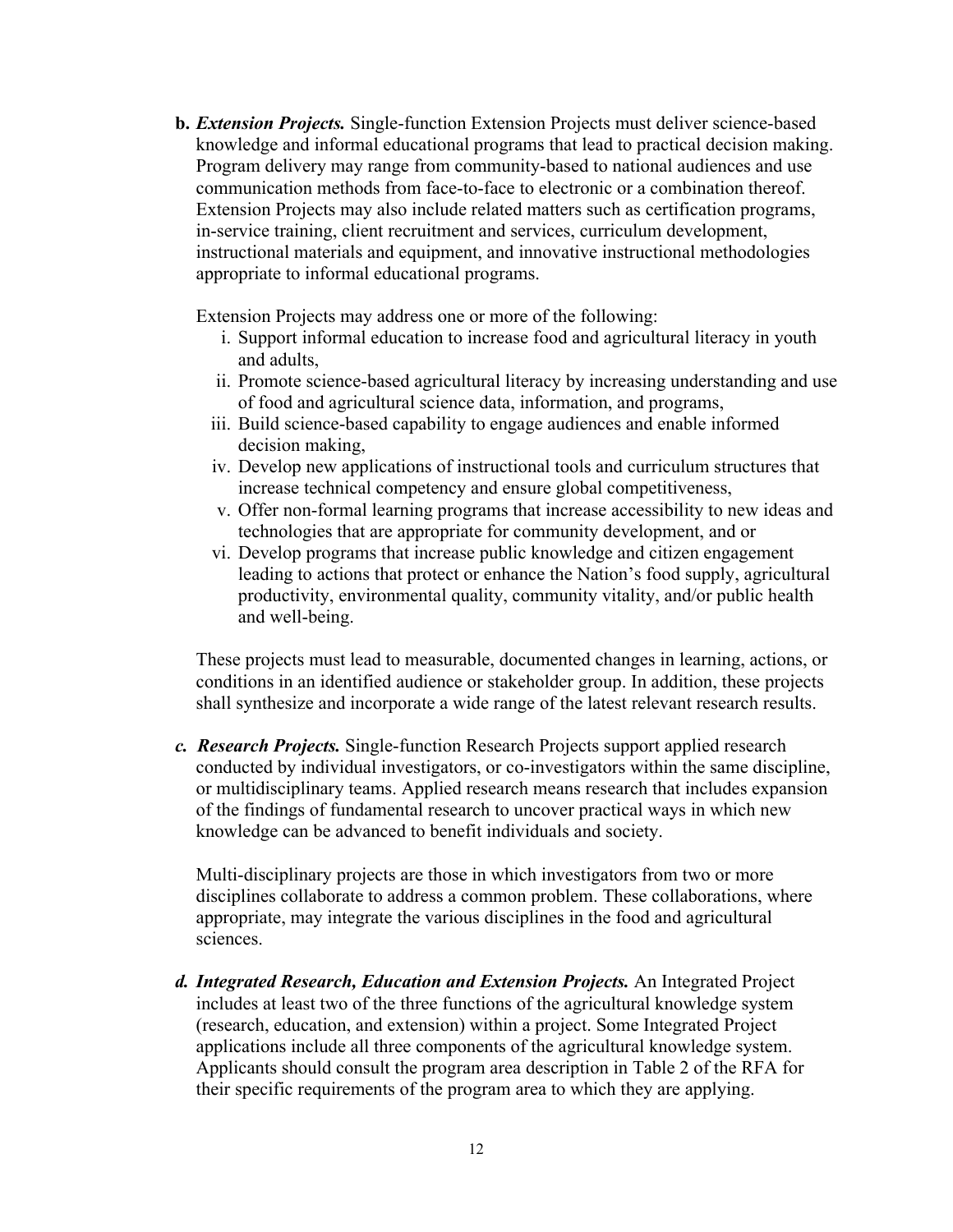The functions addressed in the project should be focused on the problem or issue and should be interwoven throughout the life of the project to complement and reinforce one another. While the functions can be interdependent and necessary for the success of the project, resource allocation between the functions need to be balanced.

Integrated Projects aim to resolve today's problems through the application of science-based knowledge and address needs identified by stakeholders. Integrated Projects clearly identify anticipated outcomes and have a plan for evaluating and documenting the success of the project. These projects will lead to measurable, documented changes in learning, actions, or conditions in an identified audience or stakeholder group.

Integrated Project applicants are encouraged to review [Integrated Programs Application](https://nifa.usda.gov/resource/integrated-programs-application-information)  [Information](https://nifa.usda.gov/resource/integrated-programs-application-information) for additional information on integrated programs, including tips for writing Integrated Project applications and an example of an integrated application. Those interested in submitting Integrated Project applications are encouraged to contact the program contact (See Part VII) to discuss the anticipated project parameters and outcomes to ensure the application content appropriately meets the requirements of an Integrated Project.

Integrated Project applications are required to include a Logic Model (2-Page limit). Failure to include this component may result in the application not being accepted by the program for evaluation.

- **2. Grant Types**. The following is a list of available grant types under this RFA
	- a. *Standard Grant:* Supports targeted, original projects. Applicants must be an eligible ANNH institution (two or 4-year independent branch campus, or branch institution of a State system) with project activities to be undertaken principally on behalf of and for the benefit of the lead applicant. Applicants may partner with other ANNH or non-ANNH without the requirement of sharing grant funds with other project partners.
	- b. *Collaborative Grant:* Supports projects with at least one additional partner or a multipartner approach to enhance education, extension, research, or integrated programs. Collaborative Grants build linkages to generate a critical mass of expertise, skill, and technology to address education/teaching, extension, research, or integrated programs related to the food, agricultural, and natural resources sciences. These grants will reduce duplication of efforts and build capacity and must be organized and led by a strong applicant with documented project management knowledge and skills to organize and carry out the initiative. The partners must share grant funds (see explanation of required funds distribution percentage among partners in the definition in Appendix III). The amount of funds awarded to collaborative members as subgrantees does NOT have to be the same for each sub-grantee. All collaborators must have a substantive role in the collaboration that is reflected in the budget allocation to partners.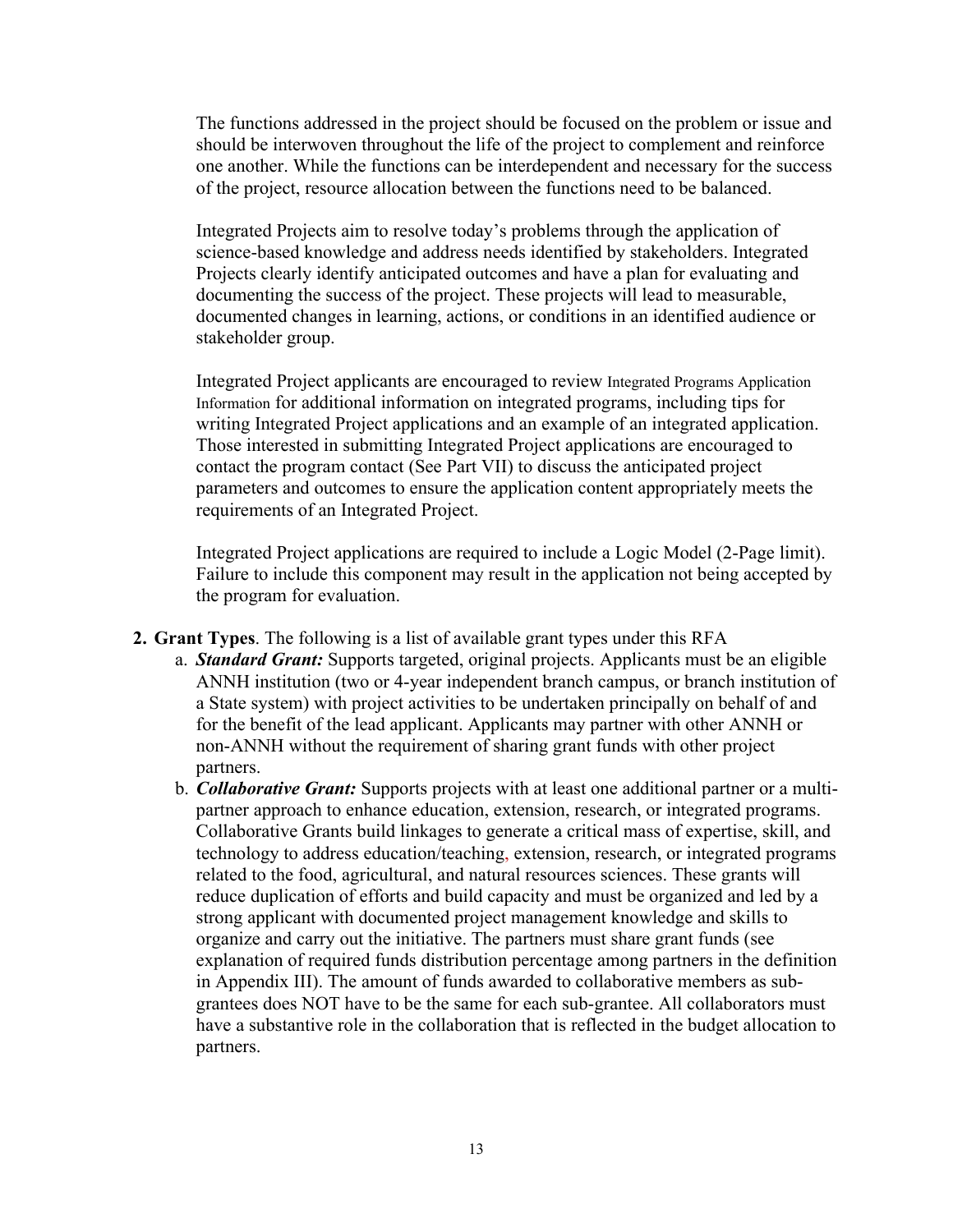Grant awards may differ from the amounts requested in the application and revised budgets and revised plans of work may be required by NIFA before an award is made. The project period may range from 36 to 48 months. The project start date must not occur after September 30, 2022, for FY 2022.

### <span id="page-13-0"></span>**D. Ethical Conduct of Funded Projects**

In accordance with sections [2, 3, and 8 of 2 CFR Part 422,](https://www.ecfr.gov/current/title-2/subtitle-B/chapter-IV/part-422) institutions that conduct USDAfunded extramural research must foster an atmosphere conducive to research integrity, bear primary responsibility for prevention and detection of research misconduct, and maintain and effectively communicate and train their staff regarding policies and procedures. In the event an application to NIFA results in an award, the Authorized Representative (AR) assures, through acceptance of the award that the institution will comply with the above requirements. Award recipients must, upon request, make available to NIFA the policies, procedures, and documentation to support the conduct of the training. See [Responsible and Ethical Conduct of](https://nifa.usda.gov/responsible-and-ethical-conduct-research)  [Research](https://nifa.usda.gov/responsible-and-ethical-conduct-research) for further information.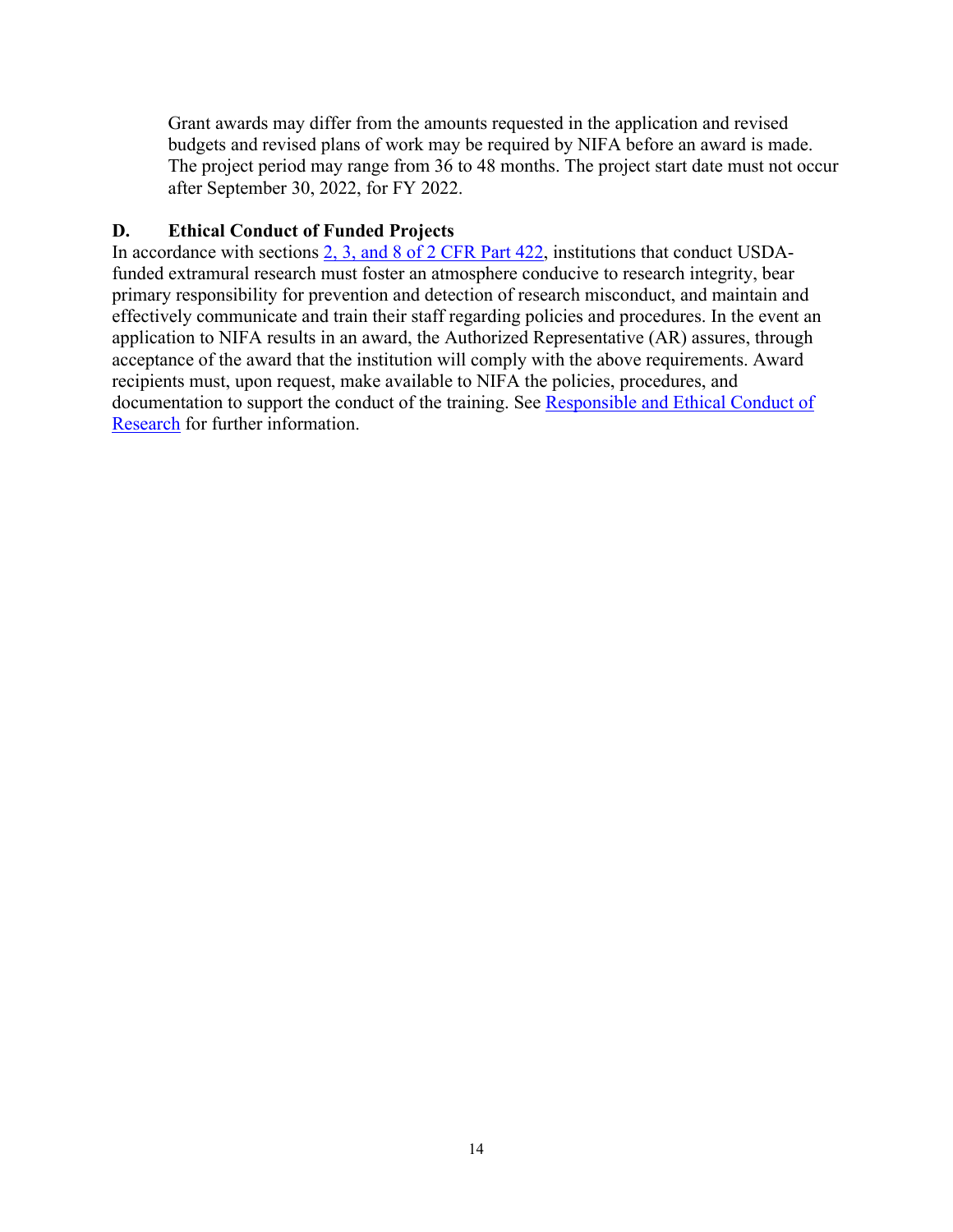### <span id="page-14-0"></span>**PART III. ELIGIBILITY INFORMATION**

### <span id="page-14-1"></span>**A. Eligibility Requirements**

Applicants for the Alaska Native-Serving and Native Hawaiian-Serving Institutions Education Competitive Grants Program (ANNH) must meet all the requirements discussed in this RFA. Failure to meet the eligibility criteria by the application deadline may result in exclusion from consideration or, preclude NIFA from making an award. For those new to Federal financial assistance, NIFA's [Grants Overview](https://nifa.usda.gov/resource/grants-overview) provides highly recommended information about grants and other resources to help understand the Federal awards process.

For the purpose of the ANNH Grants Program, an eligible institution means an individual public or private, nonprofit Alaska Native-Serving and Native Hawaiian-Serving Institutions of higher education that meet the definitions of Alaska-Serving Institutions or Native Hawaiian-Serving Institution established in Title III, Part A of the Higher Education Act of 1965, as amended (20 [U.S.C. 1059d\).](https://uscode.house.gov/view.xhtml?hl=false&edition=prelim&req=granuleid%3AUSC-prelim-title20-section1059d&f=treesort&num=0&saved=%7CKHRpdGxlOjIwIHNlY3Rpb246MTA1OSBlZGl0aW9uOnByZWxpbSkgT1IgKGdyYW51bGVpZDpVU0MtcHJlbGltLXRpdGxlMjAtc2VjdGlvbjEwNTkp%7CdHJlZXNvcnQ%3D%7C%7C0%7Cfalse%7Cprelim)

| <b>Branch Institutions</b><br>of a State System | For the purpose of this program, the individual branches of a<br>state university system or public system of higher education<br>that are separately accredited as degree granting institutions are<br>treated as separate, individual institutions, eligible to apply for<br>and receive awards, provided that they otherwise satisfy the<br>definition of Alaska Native-Serving Institution or Native<br>Hawaiian-Serving Institution as specified above. |
|-------------------------------------------------|-------------------------------------------------------------------------------------------------------------------------------------------------------------------------------------------------------------------------------------------------------------------------------------------------------------------------------------------------------------------------------------------------------------------------------------------------------------|
| <b>Independent Branch</b>                       | Independent branch campuses of individual institutions may                                                                                                                                                                                                                                                                                                                                                                                                  |
| Campuses                                        | apply for and receive grant awards under this program,                                                                                                                                                                                                                                                                                                                                                                                                      |
|                                                 | provided that they otherwise satisfy the definition of Alaska                                                                                                                                                                                                                                                                                                                                                                                               |
|                                                 | Native-Serving Institution or Native Hawaiian-Serving                                                                                                                                                                                                                                                                                                                                                                                                       |
|                                                 |                                                                                                                                                                                                                                                                                                                                                                                                                                                             |
|                                                 | Institution as specified above. An "independent branch                                                                                                                                                                                                                                                                                                                                                                                                      |
|                                                 | campus" means a unit of a 2-year or 4-year institution of higher                                                                                                                                                                                                                                                                                                                                                                                            |
|                                                 | education that is geographically apart from the main campus, is                                                                                                                                                                                                                                                                                                                                                                                             |
|                                                 | permanent in nature, offers courses for credit and programs                                                                                                                                                                                                                                                                                                                                                                                                 |
|                                                 | leading to an associate or bachelor's degree, and is autonomous                                                                                                                                                                                                                                                                                                                                                                                             |
|                                                 | to the extent that it has its own faculty and administrative or                                                                                                                                                                                                                                                                                                                                                                                             |
|                                                 | supervisory organization and its own budgetary and hiring                                                                                                                                                                                                                                                                                                                                                                                                   |
|                                                 | authority.                                                                                                                                                                                                                                                                                                                                                                                                                                                  |
| Collaborative                                   | Two or more eligible, individual institutions, independent                                                                                                                                                                                                                                                                                                                                                                                                  |
| Arrangements                                    | branch campuses, or branch institutions of a state system may                                                                                                                                                                                                                                                                                                                                                                                               |
|                                                 | form a collaboration to carry out education, applied research,                                                                                                                                                                                                                                                                                                                                                                                              |
|                                                 | and extension programs in the food and agricultural sciences. In                                                                                                                                                                                                                                                                                                                                                                                            |
|                                                 | addition to the individual eligible institutions (or independent                                                                                                                                                                                                                                                                                                                                                                                            |
|                                                 | branch campuses, etc.), such a collaboration also may include                                                                                                                                                                                                                                                                                                                                                                                               |
|                                                 |                                                                                                                                                                                                                                                                                                                                                                                                                                                             |
|                                                 | units of State government and private sector entities.                                                                                                                                                                                                                                                                                                                                                                                                      |

<span id="page-14-2"></span>**Table 3: ANNH Eligible Applicants**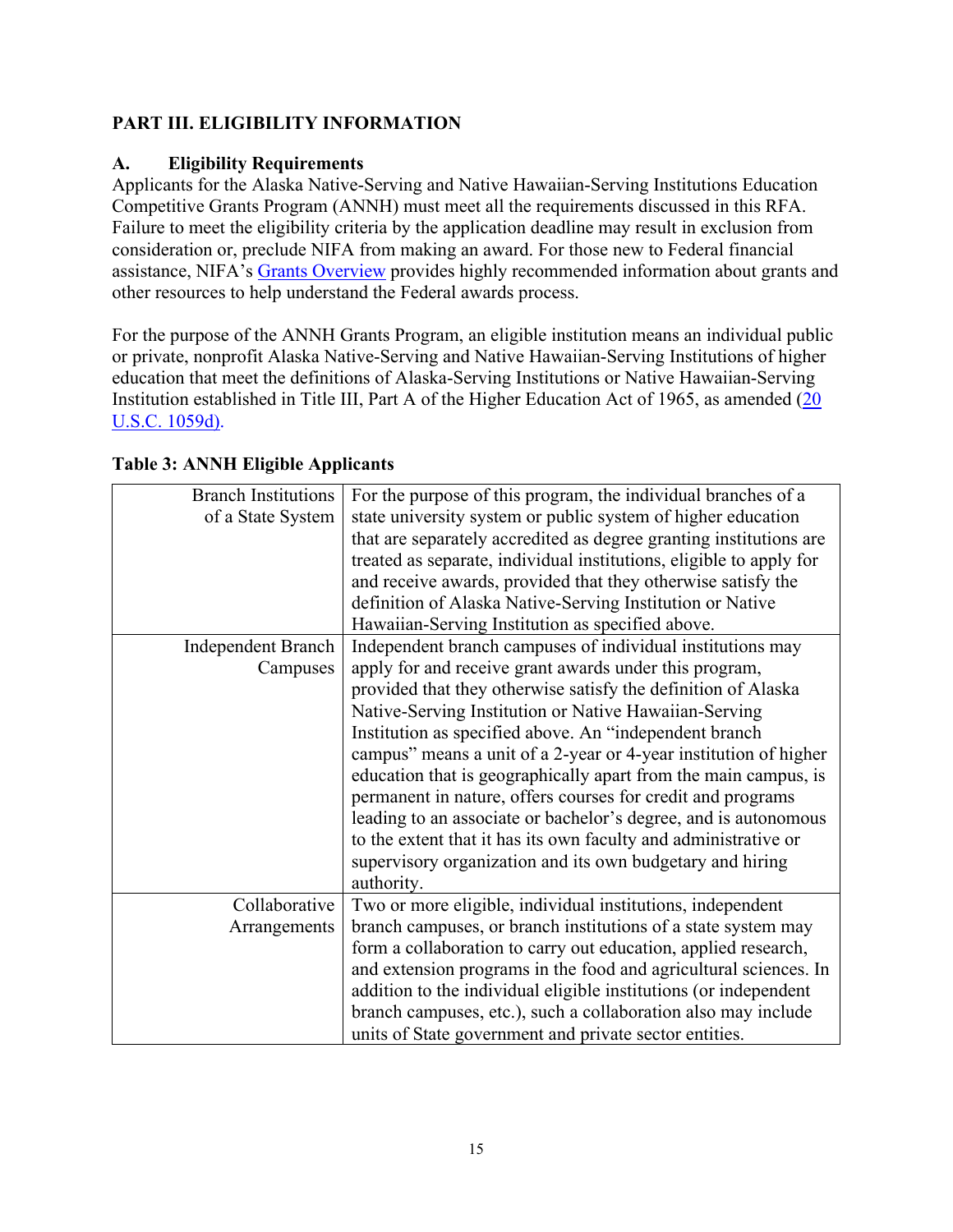An existing collaboration consisting of at least two or more eligible, individual institutions, independent branch campuses, or branch institutions of a state system, which demonstrates its ability to carry out allowed activities and its commitment to the goals of the ANNH Grants Program, also may apply for and receive a Collaborative Grant.

**Certification of Eligibility.** Eligibility documentation must be submitted with the application. At the time of application, each primary applicant will be required to demonstrate or certify that it is an eligible institution under the ANNH Grants Program. If the applicant is a new or existing collaborative project, each member of the collaborative must demonstrate or certify that they are an eligible individual institution, independent branch campus, or a branch institution of a state system.

If an institution has received a "Designation as an Eligible Institution" letter for FY 2022 funding under the Title III, Part A, Alaska Native-Serving Institutions Program, or the Native Hawaiian-Serving Institutions Program from the U.S. Department of Education, the institution must submit a copy of the letter along with its application to satisfy the demonstration of eligibility requirement.

If an institution currently has a Title III, Part A. grant from the U.S. Department of Education that does not end prior to September 30, 2022, the institution must submit a copy of the "Notice of Award" letter for that grant along with its application to satisfy the demonstration of eligibility requirement. Otherwise, an institution must submit a letter, signed by the institution's Authorized Representative, (AR) certifying that it meets the requirements of an Alaska Native-Serving Institution or Native Hawaiian-Serving Institution as defined above. The AR must certify that:

- 1. The institution, or parent institution in the case of an independent branch campus, is legally authorized by the state in which it is located to provide an educational program for which it awards an associate or bachelor's degree, or that it is a junior or community college.
- 2. The institution, or parent institution in the case of an independent branch campus, is accredited by a nationally recognized accrediting agency or association determined by the Secretary of Education to be a reliable authority as to the quality of training offered or making reasonable progress toward such accreditation.
- 3. At least 50 percent of enrolled degree students are receiving need-based assistance under Title IV of the Higher Education Act, or that a substantial percentage of students are receiving Pell Grants in comparison with the percentage of students receiving Pell Grants at all similar institutions (institution of higher education, or junior or community college).
- 4. Unless waived by the Secretary of Education, the average educational and general expenditures per full-time equivalent undergraduate student are low in comparison with the average educational and general expenditures per full-time equivalent student at institutions that offer similar instruction; and
- 5. For an Alaska Native-Serving Institution, at the time of application, it has an enrollment of undergraduate students that is at least 20 percent Alaska Native students (where the term "Alaska Native" has the meaning given the term in Section 7306 of the Elementary and Secondary Education Act of 1965 [\(20 U.S.C. 7546\)](https://uscode.house.gov/view.xhtml?req=(title:20%20section:7546%20edition:prelim)%20OR%20(granuleid:USC-prelim-title20-section7546)&f=treesort&edition=prelim&num=0&jumpTo=true); or
- 6. For a Native Hawaiian-Serving Institution, at the time of application, it has an enrollment of undergraduate students that is at least 10 percent Native Hawaiian students (where the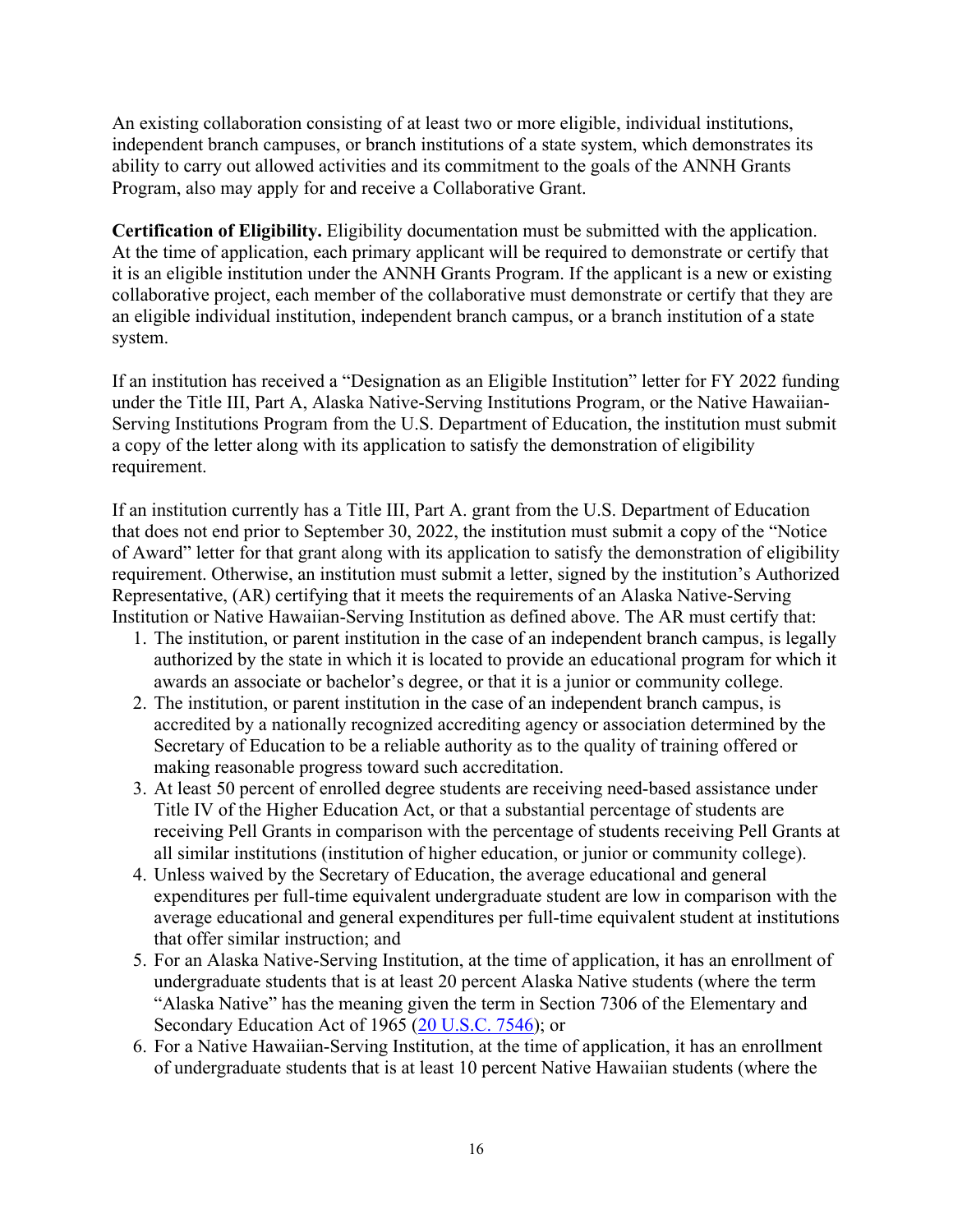term "Native Hawaiian" has the meaning given the term in section 7207 of the Elementary and Secondary Education Act of 1965 [\(20 U.S.C. 7517\)](https://uscode.house.gov/view.xhtml?req=(title:20%20section:7517%20edition:prelim)%20OR%20(granuleid:USC-prelim-title20-section7517)&f=treesort&edition=prelim&num=0&jumpTo=true).

### **Fiscal Agent (if applicable):**

If an applicant uses a fiscal agent, a letter must be included in the application stating that in the event the application results in an award, the award funds will be administered through a fiscal agent organization on their behalf. This agent must be identified in the letter from the applicant and the letter must be countersigned by an authorized representative of the fiscal agent organization. The letter must include the fiscal agent's point of contact, address, telephone number, fax number and e-mail address. This letter is to be included as an attachment to Field 12, Other Attachments (Part IV.B.3.c.). In the event an application is recommended for funding, NIFA will request that both the applicant or institution/organization and the fiscal agent organization submit complete management information (see Part V, D.).

Please note that the collaboration may designate fiscal agents as members of the collaborative arrangement and allocate funds among them. Examples of fiscal agent arrangements include, but are not limited to, the following scenarios:

- 1. A state university system or a public system of higher education may apply on behalf of an eligible, individual institution, independent branch campus, or branch institution in the State. In such cases, the State system will act as fiscal agent for the eligible institution under a Standard Grant award to advance the purposes of the ANNH Grants Program.
- 2. A research foundation or other, similar foundation established and maintained by an eligible, individual institution to facilitate the application and management of externally funded grant awards may apply on behalf of its eligible, parent institution. In such cases, the foundation will act as fiscal agent for the eligible, individual institution under a Standard Grant award to advance the purposes of the ANNH Grants Program.
- 3. A state university system or a public system of higher education may apply on behalf of two or more eligible, individual institutions, independent branch campuses, or branch institutions in its State under a Collaborative Grant arrangement. In such cases, the State system will act as fiscal agent for the eligible institutions under a Collaborative Grant award to advance the purposes of the ANNH Grants Program.
- 4. A research foundation, or other similar foundation, established and maintained by an eligible, individual institution to facilitate the application and management of externallyfunded grant awards, may apply on behalf of its parent institution and at least one additional eligible, individual institution, independent branch campus, or branch institution of a State system under a collaborative arrangement. In such cases, the foundation will act as fiscal agent for the eligible institutions under a Collaborative Grant award to advance the purposes of the ANNH Grants Program.

Award recipients may subcontract to organizations not eligible to apply provided such organizations are necessary for the conduct of the project. An applicant's failure to meet an eligibility criterion by the time of an application deadline will result in the application being excluded from consideration or, even though an application may be reviewed, will preclude NIFA from making an award.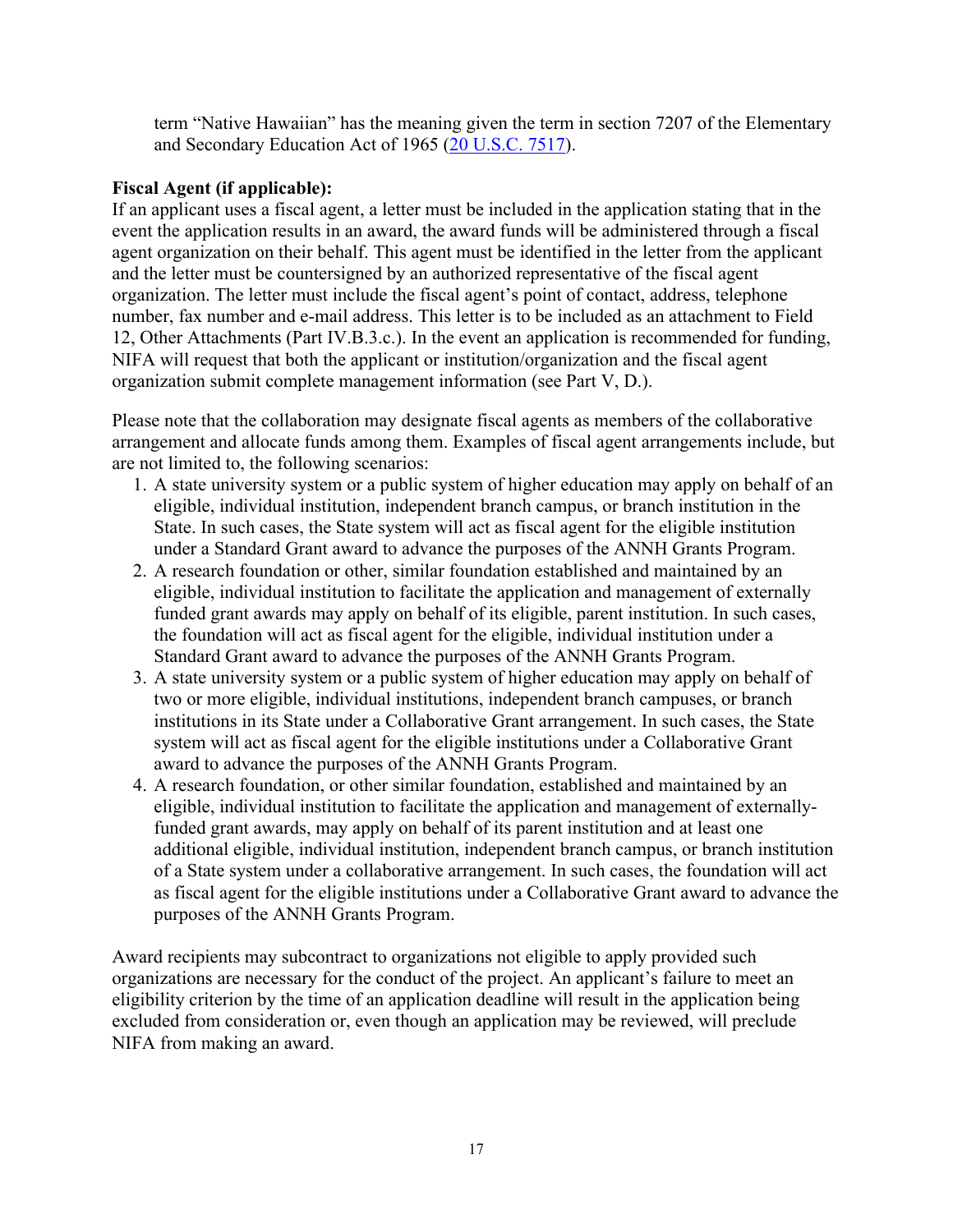*Duplicate or Multiple Submissions* – duplicate or multiple submissions are not allowed. NIFA will disqualify both applications if an applicant submits duplicate or multiple submissions. For those new to Federal financial assistance, NIFA's [Grants Overview](https://nifa.usda.gov/resource/grants-overview) provides highly recommended information about grants and other resources to help understand the Federal awards process.

### <span id="page-17-0"></span>**B. Cost Sharing or Matching**

*No Match Required* - The ANNH has *NO* matching requirement. NIFA will not factor matching resources into the review process as an evaluation criterion.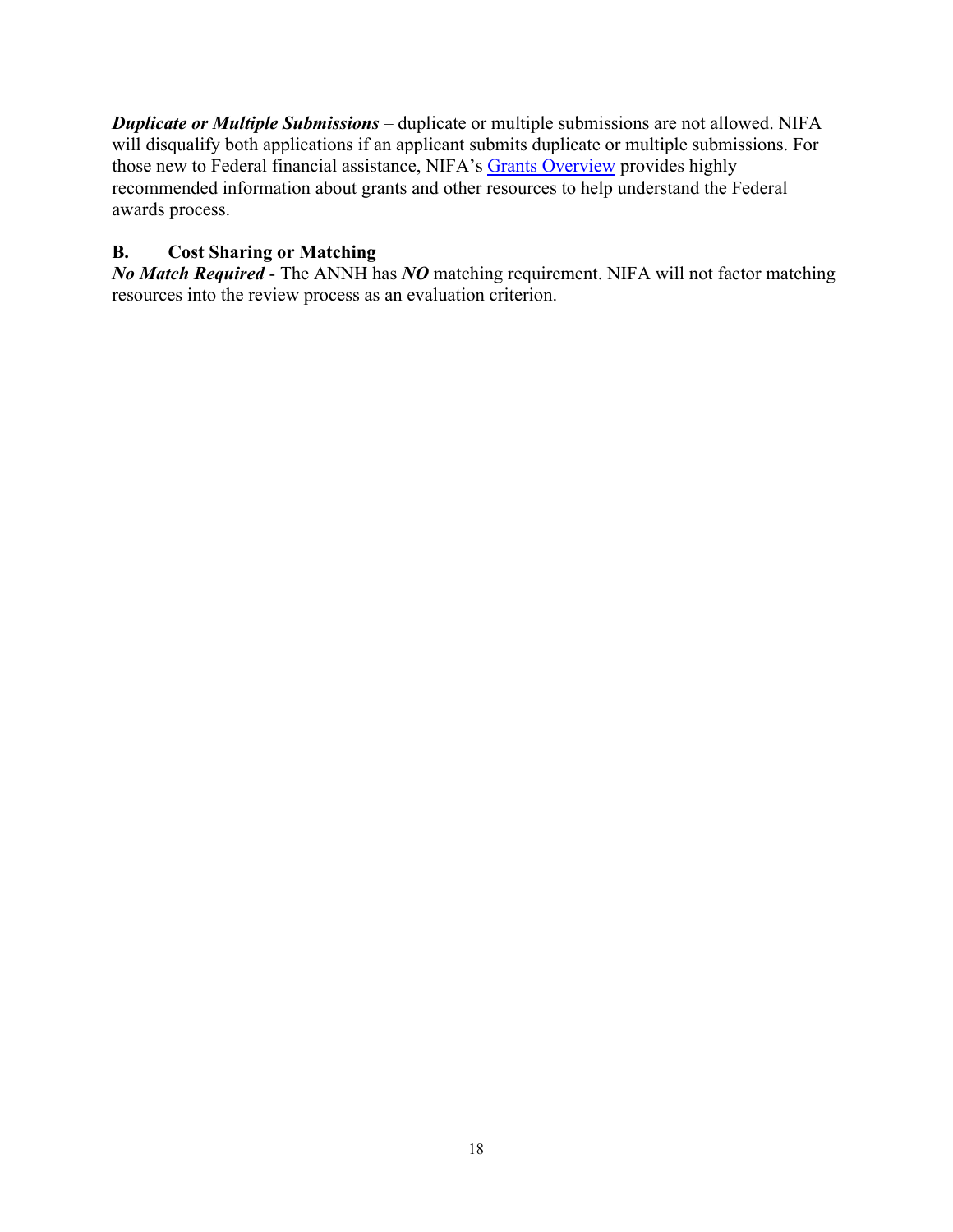### <span id="page-18-0"></span>**PART IV. APPLICATION AND SUBMISSION**

### <span id="page-18-1"></span>**A. Method of Application**

Applicants must apply to this RFA electronically; no other method or response is accepted. The electronic application for this RFA and additional resources are available on [Grants.gov](https://www.grants.gov/) and [Grants 101.](https://www.grants.gov/web/grants/learn-grants/grants-101/pre-award-phase.html/) **Table 4** provides instructions on how to obtain an electronic application. **Part II § 1** of the NIFA Grants.gov Application Guide (**[Application Guide](https://nifa.usda.gov/resource/nifa-grantsgov-application-guide)**) contains detailed information regarding the [Grants.gov](https://www.grants.gov/) registration process.

### <span id="page-18-3"></span>**Table 4.** Steps to Obtain Application Materials

| <b>Steps</b>      | <b>Action</b>                                                                             |
|-------------------|-------------------------------------------------------------------------------------------|
|                   | Step One: Register   New Users to Grants.gov must register early with Grants.gov prior to |
|                   | submitting an application (Register Here).                                                |
|                   | Step Two: Download and Install Adobe Reader (see Adobe Software Compatibility             |
| Download Adobe    | for basic system requirements)                                                            |
|                   | Step Three: Find   Using this funding opportunity number USDA-NIFA-AHSI-008601,           |
| Application       | search for application here: Opportunity Package.                                         |
| Step Four: Assess | Contact an AR prior to starting an application to assess the                              |
| Readiness         | organization's readiness to submit an electronic application.                             |

### <span id="page-18-4"></span>**Table 5**: Help and Resources

| <b>Grants.gov Support</b>                    | <b>NIFA Support</b>                       |
|----------------------------------------------|-------------------------------------------|
| <b>Grants.gov Online Support</b>             | Email: grantapplicationquestions@usda.gov |
| Telephone support: 800-518-4726 Toll-Free or |                                           |
| 606-545-5035                                 | Key Information: Business hours: Monday   |
| Email support: support@grants.gov            | thru Friday, $7a.m. - 5p.m. ET$ , except  |
| Self-service customer based support:         | federal holidays                          |
| <b>Grants.gov</b> iPortal                    |                                           |
| Key Information: Customer service business   |                                           |
| Hours 24/7, except federal holidays          |                                           |

### <span id="page-18-2"></span>**B. Content and Form of the Application**

The Application Guide is part of the corresponding application package for this RFA. The RFA overrides the Application Guide if there is a discrepancy between the two documents. NIFA will accept subsequent submissions to an application until the application deadline. However, applicants that do not meet the application requirements, to include partial applications, risk being excluded from NIFA's review. NIFA will assign a proposal number to all applications that meet the requirements of this RFA. Applicants must refer to the proposal number when corresponding with NIFA. **Table 6** outlines other key instructions for applicants.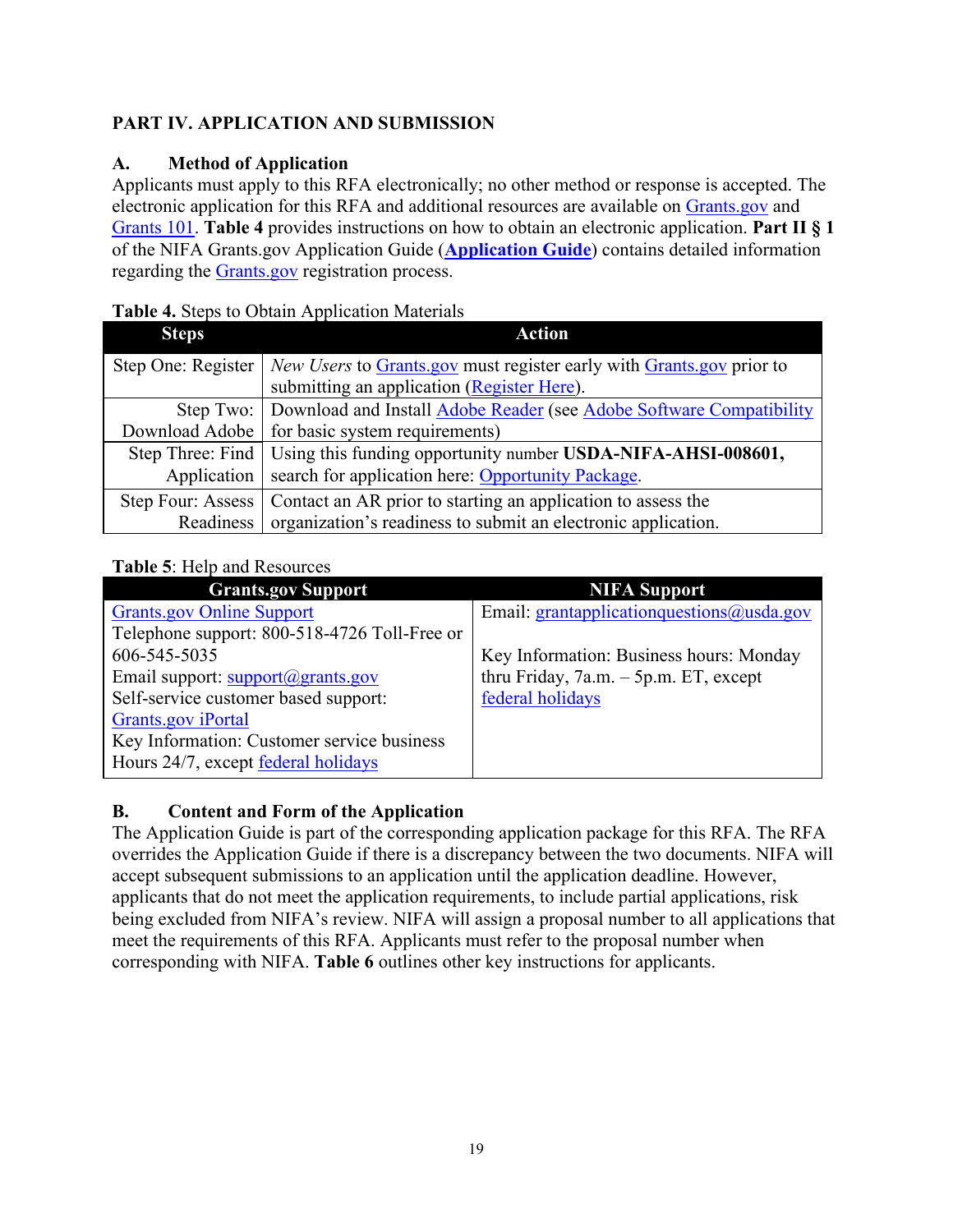### <span id="page-19-0"></span>**Table 6**: Key Application Instructions

| <b>Instruction</b>                                                                                                                               | <b>References</b><br>(All references are to the<br><b>Application Guide</b> ) |
|--------------------------------------------------------------------------------------------------------------------------------------------------|-------------------------------------------------------------------------------|
| Attachments must be in a portable document format<br>(PDF) format.                                                                               | Part IV                                                                       |
| Check the manifest of submitted files to verify<br>attachments are in the correct format.                                                        | Part IV                                                                       |
| Conduct an administrative review of the application<br>before submission.                                                                        | Part IV                                                                       |
| Follow the submission instructions.                                                                                                              | Part V                                                                        |
| Provide an accurate email address, where designated, on<br>the SF-424 R&R.                                                                       | Part V                                                                        |
| Contact the <b>Grants.gov</b> helpdesk for technical support<br>and keep a record of the correspondence.                                         |                                                                               |
| Contact NIFA if applicant does not receive<br>correspondence from NIFA regarding an application<br>within $30$ days of the application deadline. |                                                                               |

**SF 424 R&R Cover Sheet.** See **Part** of the **Application Guide** for the required certifications and assurances.

### *SF 424 R&R Project/Performance Site Location(s)*. See **Part V** of the **Application Guide**.

### *R&R Other Project Information Form*. See **Part V** of the **Application Guide**.

- 1. Field 7. Project Summary (PS)/Abstract. The PS must not exceed 250 words. The PS must show how the project goals align with the project goals of the ANNH Grants Program. See **Part V** of the Application Guide for instructions and suggested templates.
- 2. Field 8. Project Narrative (PN). The PN must not exceed 23 *double-spaced* pages of written text, figures, and tables. Font size for written text should be no smaller than 12 points, Times New Roman. Font size for figures and tables should be no smaller than 11 points, Times New Roman and can be single-spaced. The page limits outlined here ensure fair and equitable competition. Appendices to the PN are allowed if they are directly germane to the proposed project. Do not add appendices to circumvent the page limit. The PN must include all the following:
	- a. Potential for Advancing the Quality of Education; Significance of the Problem
		- i. Identification of Educational Problem and Project Impact. Briefly state: (1) the specific instructional problem/challenge (or opportunity) to be addressed; (2) the anticipated project audience; and (3) the project's target objectives (what change in education is proposed?) and its anticipated, overall impact on improving the quality of food and agricultural sciences education.
		- ii. Project Justification: Summarize the body of knowledge justifying the need for the proposed project. Discuss how the project's Educational Need Area (Part II,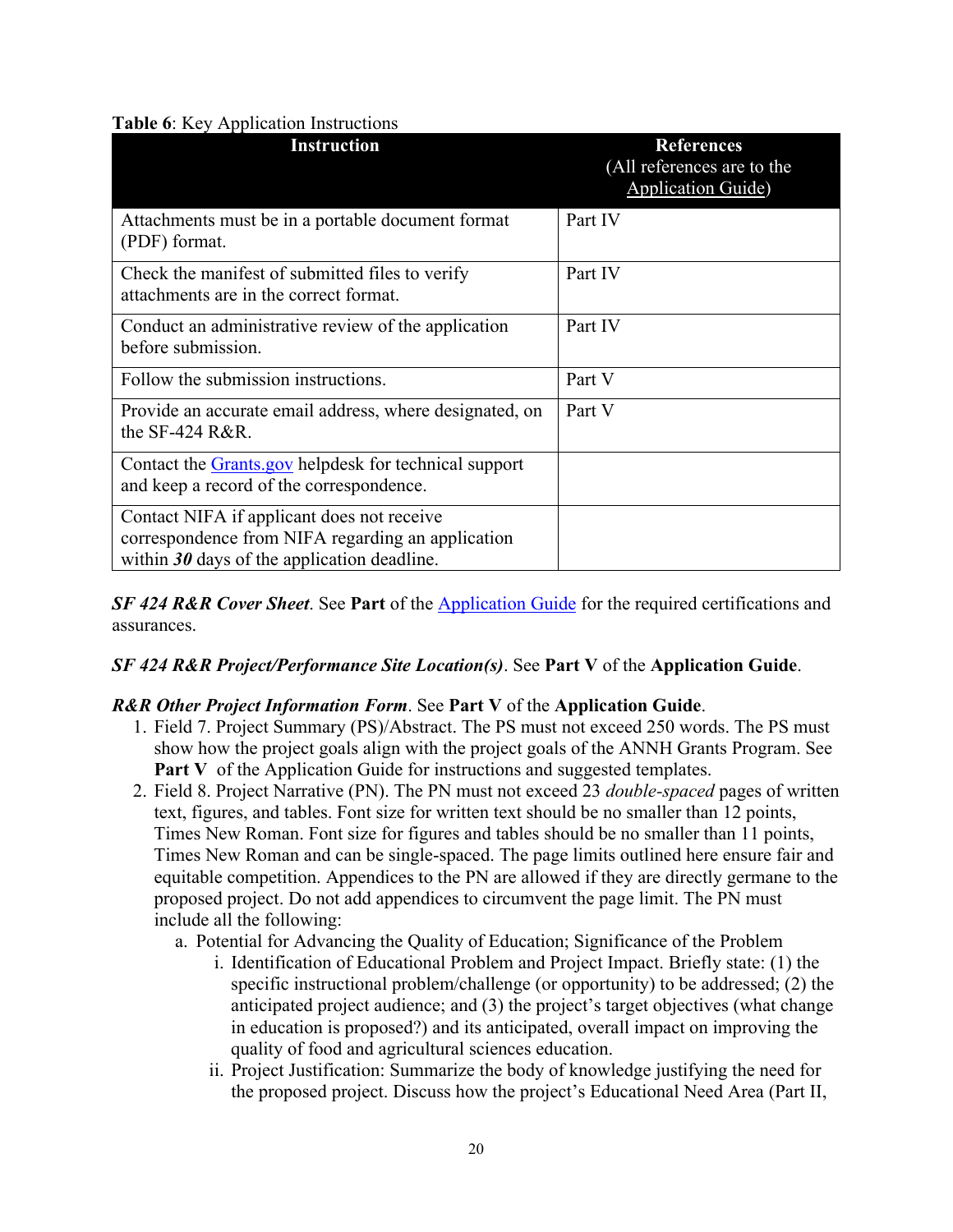$C.1$ ) will be of value at the state, regional, national, or international level(s), and where applicable, how it will improve the food and agricultural science capabilities of students. Describe any previously funded projects that are ongoing or recently completed that are related to the proposed project.

- iii. Institutional Long-range Goals: Explain how the project will help satisfy the institution/organization's high-priority objectives, or how the project is linked to and supported by the institution/organization's strategic plan.
- iv. Innovation: Describe the proposal's creative approach to improving the quality of food and agricultural sciences education, solving an educational problem, or promoting programs that advance equal opportunity for all students. Using either actual experiences or literature background information, show why this approach was chosen.
- v. Multidisciplinary and/or Problem-based Focus: Indicate how the project is relevant to multiple disciplines in food and agricultural sciences education and how the project will enhance students' understanding of complex agricultural systems. Also, discuss whether the project may be adapted by, or serve as a model for other institutions.
- b. Proposed Approach and Cooperative Linkages
	- i. Plan of Operation and Methodology. Describe procedures for accomplishing the objectives of the project. Describe plans for management of the project to ensure its proper and efficient administration. Describe the way in which resources and personnel will be used to conduct the project.
	- ii. Timetable. Identify all important project milestones (performance targets that indicate when project goals will be met) and dates as they relate to project startup, execution, evaluation, dissemination, and closeout.
	- iii. Products, Results and Measurable Outputs. Outline the expected products, results, measurable outputs, and their outcome (impact) on strengthening food and agricultural sciences education. Note: Make sure to differentiate among the three terms: 1) "Products" may be actual items or services acquired with funds, e.g., "…developed three, new web-based courses"; 2) "Results" are accomplishments related to the products, e.g., "...additional course materials now available online to reinforce student learning during non-classroom hours"; and 3) "Impacts" are the benefits to your audience. Impacts are the consequences of your project and the most critical elements in your Evaluation Plan. They are a measure of the results by comparison to what might have happened in the absence of the funded project, e.g., "…an observed, overall increase in student learning based upon 8 percent higher average test scores of those students who both attended class and used the supplemental, web-based course materials".
	- iv. Evaluation Plan. All ANNH projects must have an Evaluation Plan that includes both a strategy for monitoring the project as it evolves (to provide feedback to guide these efforts), as well as a strategy for evaluating the effectiveness of the project. Grantees are encouraged to obtain an independent evaluator to secure appropriate documentation of the project's outcomes and impacts. As a guide, up to 10 percent of the grant funds may be used to support this purpose.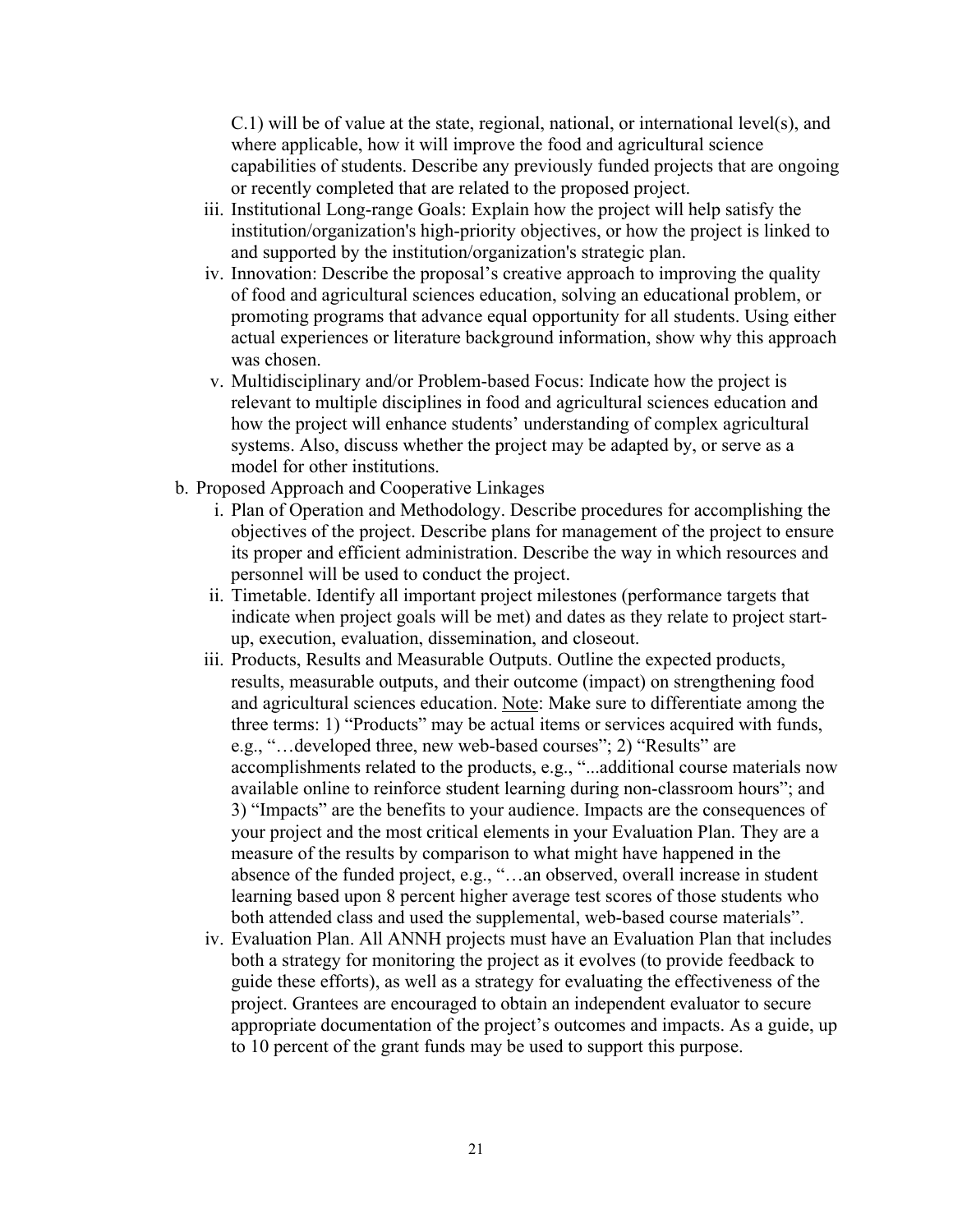- v. Dissemination Plans. The application must document how project accomplishments (products, results, and impacts, etc.) will be published or otherwise disseminated to the broadest extent throughout the academic community. This may include educational journals or other professional discipline publications, and presentations at regional or international conferences and workshops, including the ANNH Project Directors' Meeting. Discuss the institution/organization's commitment to disseminate project results and products and the potential for institutionalization. Identify target audiences and explain methods of communication.
- vi. Partnerships and Collaborative Efforts. Explain how the project will maximize partnership and collaborative efforts to strengthen food and agricultural sciences education (e.g., involvement of faculty in related disciplines at the same institution, collaborative projects with other educational institutions/organizations, or cooperative activities with business or industry). Provide evidence, via letters from the parties involved in the partnership or collaborative arrangement.
- c. Institutional Capability and Capacity Building
	- i. Institutional/Organizational Commitment and Capability. Demonstrate that the program administration is committed to this project and has the capability to ensure its completion.
	- ii. Institutional/Organizational Resources. Document the necessary institutional/organizational resources (administrative, facilities, equipment, and/or materials), and other appropriate resources, that will be made available to the project. Demonstrate how these resources, when combined with the support requested from USDA, will be adequate to carry out the activities of the project.
	- iii. Academic Enhancement. Document how this project will improve and strengthen teaching at the institution (including any partner institutions/organizations). Include how any project performance target(s) identified above (2.b., Timetable) will be incorporated into academic instruction at the institution. Discuss how the benefits to be derived from the project will transcend the applicant institution/organization or the grant period.
	- iv. Continuation Plans. Discuss the likelihood of, or specific plans for, continuation or expansion of the project beyond the period of USDA support. Describe how the institution's/organization's long-range budget or academic plan provides for the realistic continuation or expansion of the initiative undertaken by this project after the grant period ends. Explain the plans for eventual self-support built into the project, and the plans to institutionalize the program if it is successful. Describe any indications of other continuing non-Federal support. Provide details of the expected outcomes, and the targeted audience that would benefit from the continuation of this project. This is optional for Planning Activity grant applications.
- d. Key Personnel. Discuss the adequacy and specific attributes and project responsibilities of each key person associated with the project. Also include the background and qualifications of those personnel who will be responsible for assessing project results and administering the project evaluation and reporting process.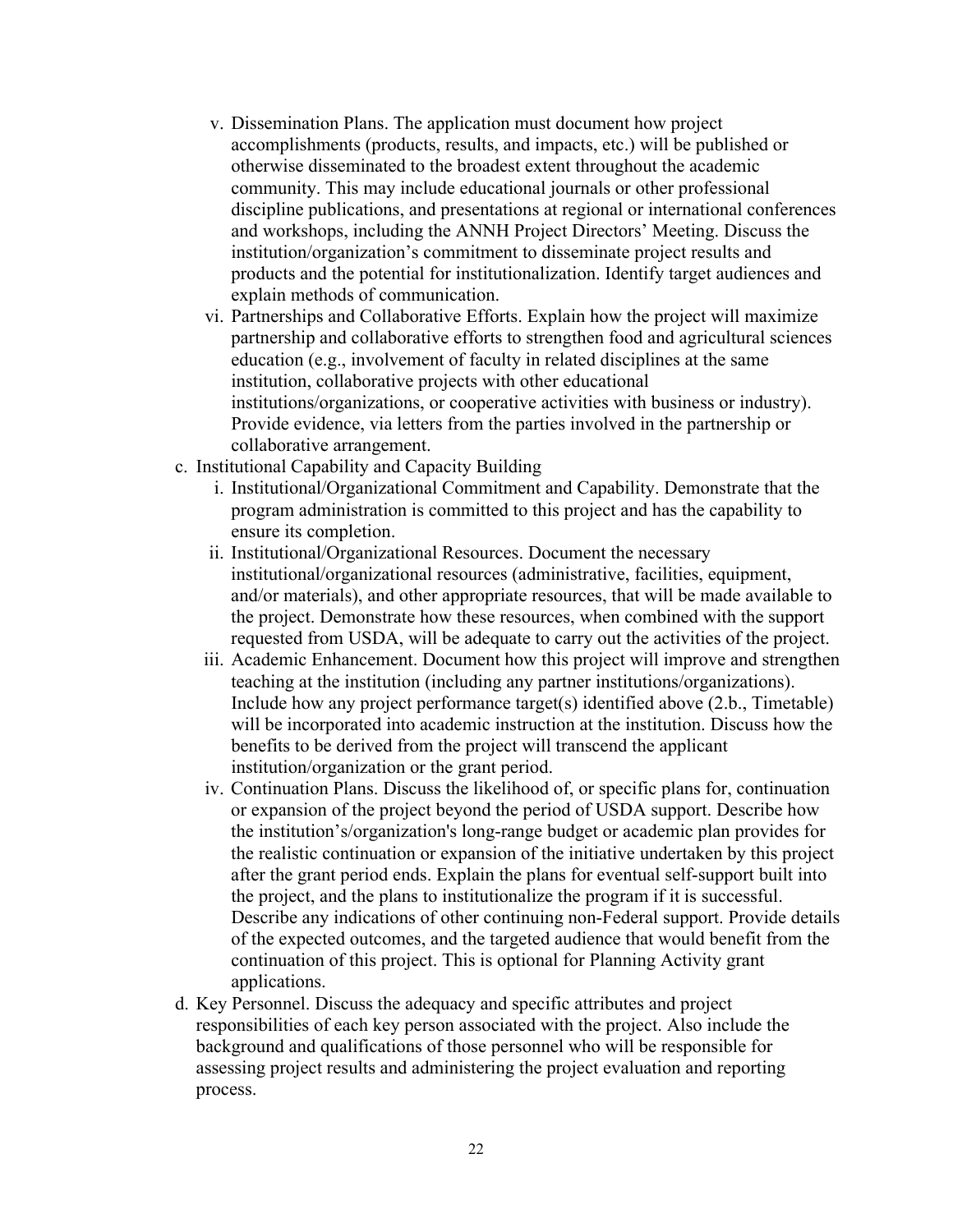- e. Budget and Cost-effectiveness
	- i. Budget: In addition to the separate, required budget forms and budget justification, discuss how the budget specifically supports the proposed project activities. Explain how such budget items as professional or technical staff time and salary, travel, equipment, etc., are necessary and reasonable to achieve project objectives. Justify that all funds requested from USDA are allocated adequately between the applicant and any collaborating institution/organization(s) and will be appropriate to carry out the activities of the project. If the application addresses more than one Educational Need Area (see Part II, C.1.), you must include estimates of the proportion of the funds requested from USDA that will support each respective area.
	- ii. Cost-effectiveness: Justify the project's cost-effectiveness. Show how the project maximizes the use of limited resources, optimizes educational value for the dollar, achieves economies of scale, or leverages additional funds. For example, discuss how the project has the potential to generate a critical mass of expertise and activity focused on a need area.
	- iii. Project Director's Meeting. During the tenure of a grant, Project Directors (PDs) must attend at least one PD meeting. The purpose of the meeting will be to discuss project and grant management, opportunities for collaborative efforts, future directions for education reform, and opportunities to enhance dissemination of exemplary end products/results of the projects. Reasonable travel expenses to attend this meeting may be included in the application's budget under travel expenses. While budgets should account for this travel, virtual or hybrid meetings may be considered based on local and national pandemic conditions
	- iv. Project Director's Meeting. During the tenure of a grant, Project Directors (PDs) must attend at least one PD meeting. The purpose of the meeting will be to discuss project and grant management, opportunities for collaborative efforts, future directions for education reform, and opportunities to enhance dissemination of exemplary end products/results of the projects. Reasonable travel expenses to attend this meeting may be included in the application's budget under travel expenses. While budgets should account for this travel, virtual or hybrid meetings may be considered based on local and national pandemic conditions
- f. Plan of Work for Collaborative Projects: In addition to the Project Narrative, a plan of work is required to be submitted for Collaborative Grant applications. A plan of work is a detailed, step-by-step description of how the applicant intends to accomplish the project's objectives (see definitions in Appendix III, Collaborative Grants and Plan of Work). Applicants should consider the following in developing a plan of work:
	- i. The lead institution must submit a plan of work, limited to 10 pages of written text with double line spacing including figures and tables.
	- ii. Each member-institution that will receive funds as a sub-grantee must submit a plan of work, limited to 5 pages of written text with double line spacing including figures and tables. The plan of work does not count against the page limit of the Project Narrative (23 pages of written text, figures, and tables).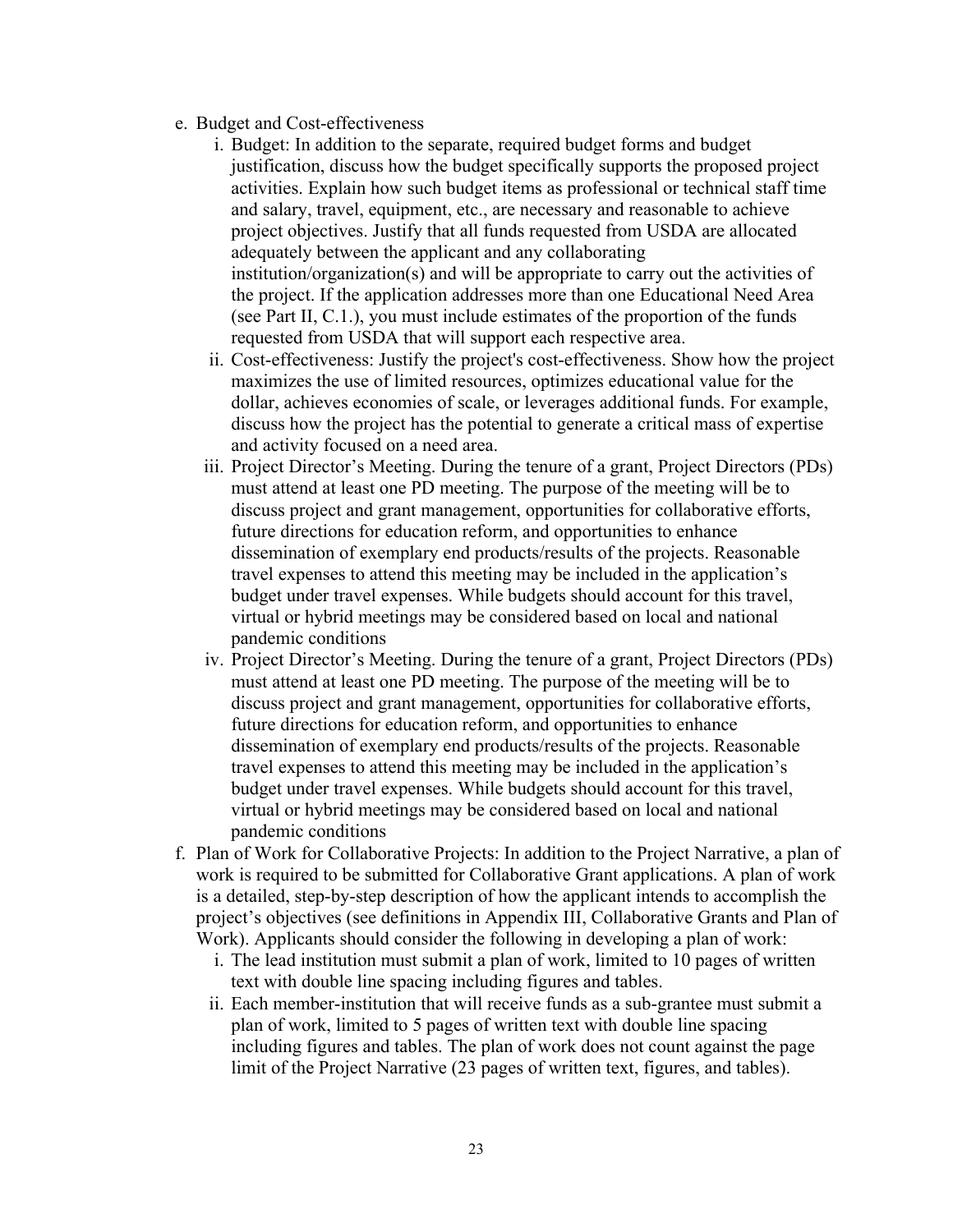- 3. Field 12, Add Other Attachments. See **Part V § 4.12** of the [Application Guide.](https://nifa.usda.gov/resource/nifa-grantsgov-application-guide)
	- a. Logic model (required for collaborative applications). Applications should include elements of a logic model detailing the activities, outputs, and outcomes of the proposed project. This information may be provided as a narrative or formatted into a logic model chart. The logic model planning process is a tool that should be used in developing projects before writing the proposal. Two additional pages are allowed for this information. More information and resources related to the logic model planning process are provided at [Integrated Programs' Logic Model Planning Process.](https://nifa.usda.gov/resource/integrated-programs-logic-model-planning-process)
	- b. Response to Previous Review (if applicable). This requirement only applies to Resubmitted Applications or Resubmitted Renewal Applications as described in [Part](#page-8-2)  [II, B.](#page-8-2) The Project Narrative attachment is to include two components: 1) a one-page response to the previous review (containing the previous proposal number in the first line) titled "Response to Previous Review" as the first page of the attachment and 2) the [20] page Project Narrative, as required (see Part IV, C. 3. b., above). The onepage "Response to Previous Review" does not count against the 23-page limit of the Project Narrative.

*R&R Senior/Key Person Profile (Expanded)*. See **Part V § 5** of the **Application Guide** for profile requirements, details about the biographical sketch, and suggested support templates.

*R&R Personal Data*. This information is voluntary and is not a precondition of award (see **Part V § 6** of the **Application Guide**).

*R&R Budget*. See **Part V § 7** of the Application Guide.

- 1. Match If an applicant concludes that the matching requirements described under Part III  $\S$ [B](#page-17-0) of this RFA are not applicable to them; the applicant must include an explanation of their conclusion in the *budget justification*. NIFA will consider this justification when determining final matching requirements or if required matching can be waived. NIFA retains the right to make final determinations regarding matching requirements. Grants that require matching funds as specified under Part III  $\&$  B of this RFA must list in their budget justification the matching sources, the identification of the entity(ies) providing the match, and the total pledged amount. A written verification of commitments of matching support (a pledge agreement) is not required. However, applicants are subject to the documentation, valuing and reporting requirements, as specified in [2 CFR Part 200, "Uniform](https://www.ecfr.gov/cgi-bin/text-idx?SID=39448527cdd5ebd0a063b91b8b44f0f5&mc=true&node=pt2.1.200&rgn=div5)  [Administrative Requirements, Cost Principles, and Audit Requirements for Federal Awards](https://www.ecfr.gov/cgi-bin/text-idx?SID=39448527cdd5ebd0a063b91b8b44f0f5&mc=true&node=pt2.1.200&rgn=div5)  [\(the Uniform Guidance\),](https://www.ecfr.gov/cgi-bin/text-idx?SID=39448527cdd5ebd0a063b91b8b44f0f5&mc=true&node=pt2.1.200&rgn=div5)" and [7 CFR 3430, "Competitive and Noncompetitive Non-](https://www.ecfr.gov/current/title-7/subtitle-B/chapter-XXXIV/part-3430)Formula Federal Assistance Programs – [General Award Administrative Provisions.](https://www.ecfr.gov/current/title-7/subtitle-B/chapter-XXXIV/part-3430)"
- 2. Indirect costs (IDC) See Part IV  $\&$  C of this RFA for funding restrictions regarding indirect cost, and **Part V 7.9** of the **[Application Guide](https://nifa.usda.gov/resource/nifa-grantsgov-application-guide)** for additional information.

*Data Management Plan.* A DMP is required for this program. Applicants should clearly articulate how the project director (PD) and co-PDs plan to manage and disseminate the data generated by the project. The DMP will be considered during the merit review process (see Part [V § B](#page-26-2) of this RFA, [NIFA's Data Management Plan\)](https://nifa.usda.gov/resource/data-management-plan-nifa-funded-research-projects).

*Expected Outcomes – PDF Attachment***.** Title the attachment "Expected Outcomes" in the document header and save file as "ExpectedOutcomes." Please use a format, similar to what is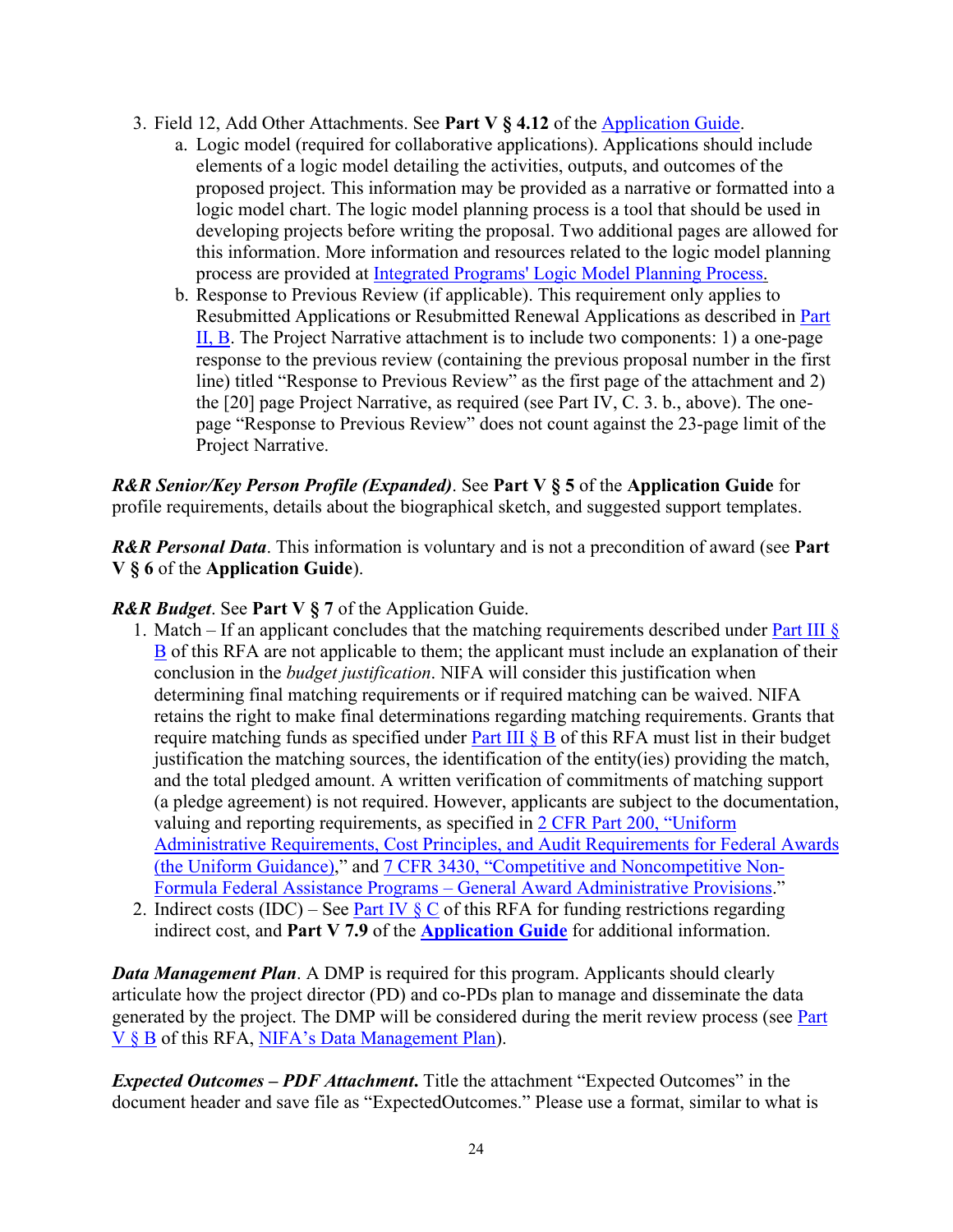provided below, to submit expected outcomes and attach it as the last page of the application. This data will be requested when a grant is recommended for an award. A fillable version of this document can be also found at - [Recommended Format for Submitting Expected Outcomes](https://nifa.usda.gov/resource/recommended-format-submitting-expected-impacts)

|    |                     |                                                           | Primary Project Function: (Choose one)                                                                                 |                                                                                                                                   |                    |
|----|---------------------|-----------------------------------------------------------|------------------------------------------------------------------------------------------------------------------------|-----------------------------------------------------------------------------------------------------------------------------------|--------------------|
|    | <b>EDUCATION:</b>   |                                                           | <b>EXTENSION:</b>                                                                                                      | <b>RESEARCH:</b>                                                                                                                  |                    |
|    |                     |                                                           | DATA FOR MSI PROGRAMS: 1890s, HSI, 1994s, ANNH, Insular                                                                |                                                                                                                                   |                    |
|    |                     |                                                           | Total expected impact during entire grant period                                                                       |                                                                                                                                   | Expected<br>Number |
| 1. |                     | regarding markets, technology, production practices, etc. | Number of farmers/community members to be served, for example, provided with training and/or new information           |                                                                                                                                   |                    |
| 2. | period              |                                                           | Number of products to be developed for the education and training of students through grant funds during the project   |                                                                                                                                   |                    |
|    |                     | 2-A. curricula, academic programs                         |                                                                                                                        |                                                                                                                                   |                    |
|    |                     | 2-B. recruitment/retention programs                       |                                                                                                                        |                                                                                                                                   |                    |
|    |                     |                                                           |                                                                                                                        | 2-C. teaching or educational materials, distance education capability, experiential learning opportunities                        |                    |
| 3. |                     | sabbaticals, workshops, conferences, etc.                 | Number of faculty supported by this grant for professional development during the grant period: participation in       |                                                                                                                                   |                    |
| 4. |                     | scholarships, fellowships and assistantships).            | using the curriculum/instrumentation, enrolled in the program, recruited or retained but not paid by the grant using   | Number of students who will indirectly benefit from the products produced from the grant during the grant period (i.e.,           |                    |
| 5. |                     |                                                           | included as a cost in your project budget) for undergraduate or post-graduate education                                | Number of male students to be directly supported by this grant (i.e., scholarships, fellowships, assistantships, internships      |                    |
| 6. | past experience)    |                                                           |                                                                                                                        | Number of underrepresented <sup>1</sup> male students to be supported during the grant period (Provide the best estimate based on |                    |
| 7. |                     |                                                           | included as a cost in your project budget) for undergraduate or post-graduate education                                | Number of female students to be directly supported by this grant (i.e., scholarships, fellowships, assistantships, internships    |                    |
| 8. | on past experience) |                                                           |                                                                                                                        | Number of underrepresented <sup>1</sup> female students to be supported during the grant period (Provide the best estimate based  |                    |
| 9. |                     |                                                           |                                                                                                                        | Number of students supported by this grant (i.e., scholarships, fellowships, assistantships) who are pursuing their degree        |                    |
|    |                     | 9-A. Two year or other certificates                       |                                                                                                                        |                                                                                                                                   |                    |
|    |                     | 9-B. Undergraduate or other 4 year degrees                |                                                                                                                        |                                                                                                                                   |                    |
|    |                     | 9-C. Master's degree                                      |                                                                                                                        |                                                                                                                                   |                    |
|    |                     | 9-D. Ph.D. degree                                         |                                                                                                                        |                                                                                                                                   |                    |
|    |                     | 9-E. Postdoctoral training                                |                                                                                                                        |                                                                                                                                   |                    |
|    |                     |                                                           | 10. Number of students who will be supported by this grant on an internship or other experiential learning opportunity |                                                                                                                                   |                    |
|    | university          |                                                           | 10-A. Domestic experiences, with a government or non-governmental organization that is not affiliated with your        |                                                                                                                                   |                    |
|    |                     |                                                           | 10-B. International experiences, including study abroad, educational travel longer than a month, etc.                  |                                                                                                                                   |                    |

#### **Recommended Format for Submitting Expected Outcomes**

<sup>1</sup>underrepresented = those whose representation among food, agriculture, natural resources and human sciences professionals is

disproportionately less than their proportion in the general population as indicated in standard statistical references, or as documented on a case-by-case basis by national survey data (e.g. the U.S. Department of Education's Digest of Education Statistics, U.S. Department of Agriculture's Food and Agricultural Education Information Systems, etc.).

Note

1. Please provide your best estimate based on past experiences, graduation rates, retention rates, etc.

- 2. Number of underrepresented students to be supported during the grant period (questions #6 and #8) should be less than or equal to total number of students supported by the grant (questions #5 and #7).
- 3. Response to question #9 should be the sum of 9-A through 9-E; Response to question #6 should be the sum of 10-A and 10-B.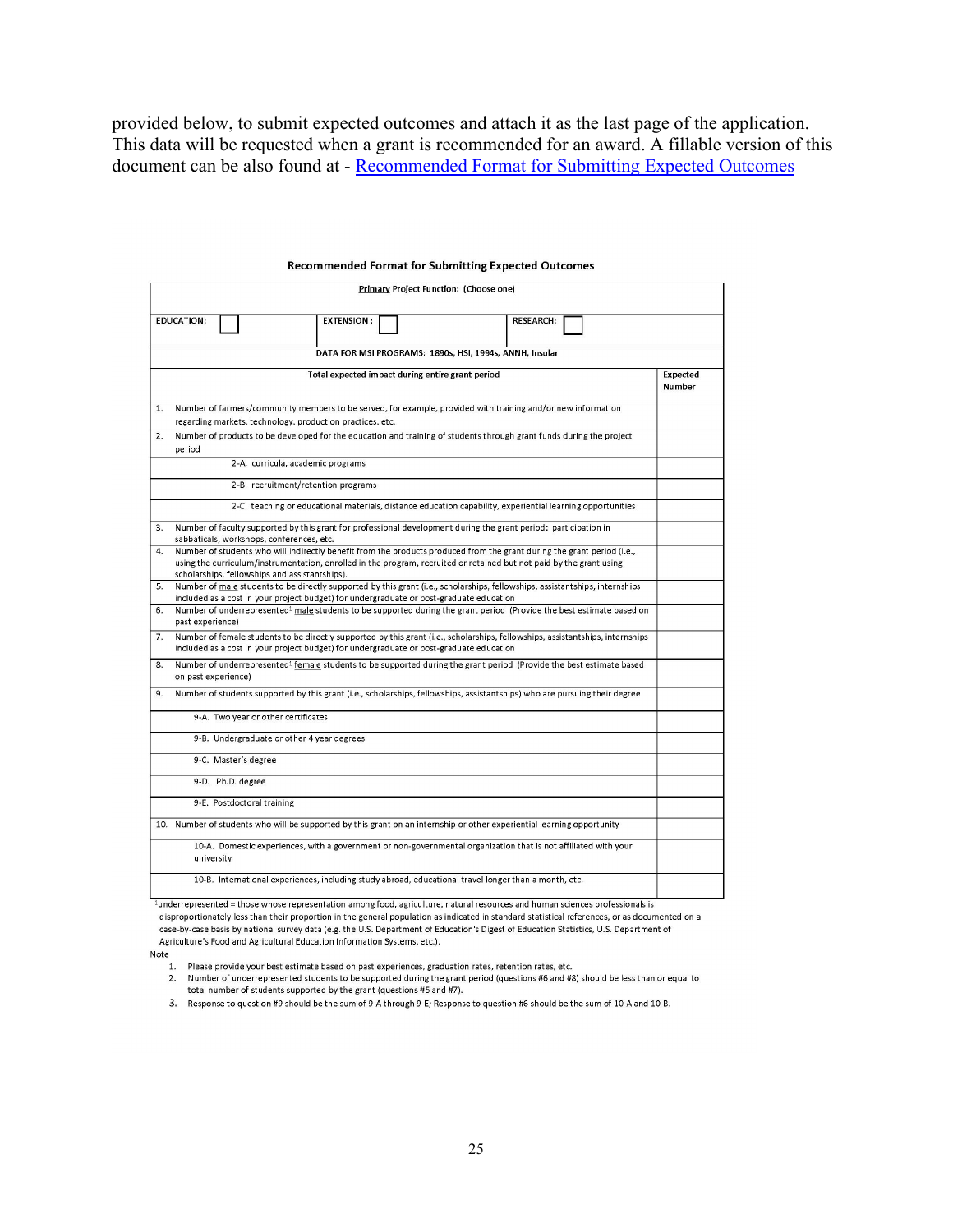### *Supplemental Information Form*. See **Part V** of the **[Application Guide](https://nifa.usda.gov/resource/nifa-grantsgov-application-guide)**.

- 1. Field 2. Program to which the applicant is applying. Enter the program name ANNH and the program code RD. Accurate entry is critical.
- 2. Field 8. Conflict of Interest List. See **Part V** of the Application Guide.

### *Representations Regarding Felony Conviction and Tax Delinquent Status for Corporate*

*Applicants*. This is required for corporate applicants. See **Part VI § 2** of the **Application Guide** for a description of the term, "corporation."

### <span id="page-25-0"></span>**C. Funding Restrictions**

*Indirect Cost (IDC) not to exceed 30 percent of Total Federal Funds Awarded (TFFA) of the recipient*. Section 1462(a) and (c) of the National Agricultural Research, Extension, and [Teaching Policy Act of 1977 \(NARETPA\)](https://nifa.usda.gov/sites/default/files/resource/nar77.pdf) limits IDC for the overall award to 30 percent of Total Federal Funds Awarded (TFFA) under a research, education, or extension grant. The maximum IDC rate allowed under the award is determined by calculating the amount of IDC using:

- 1. the sum of an institution's negotiated indirect cost rate and the indirect cost rate charged by sub-awardees, if any; or
- 2. 30 percent of TFFA.

The maximum allowable IDC rate under the award, including the IDC charged by the subawardee(s), if any, is the lesser of the two rates.

If the result of number one is the lesser of the two rates, the grant recipient is allowed to charge the negotiated IDC rate on the prime award and the sub-award(s), if any. Any sub-awards would be subject to the sub-awardee's negotiated IDC rate. The sub-awardee may charge its negotiated IDC rate on its portion of the award, provided the sum of the IDC rate charged under the award by the prime awardee and the sub-awardee(s) does not exceed 30 percent of the TFFA.

If the result of number two is the lesser of the two rates, then the maximum IDC rate allowed for the overall award, including any sub-award(s), is limited to 30 percent of the TFFA. That is, the IDC of the prime awardee plus the sum of the IDC charged by the sub-awardee(s), if any, may not exceed 30 percent of the TFFA.

In the event of an award, the prime awardee is responsible for ensuring the maximum indirect cost allowed for the award is not exceeded when combining IDC for the Federal portion (i.e., prime, and sub-awardee(s)) and any applicable cost-sharing. Amounts exceeding the maximum allowable IDC are considered unallowable. See sections [408](https://www.ecfr.gov/cgi-bin/text-idx?SID=99b0d2f1cf782a71783f992ece47bb5a&mc=true&node=pt2.1.200&rgn=div5#se2.1.200_1408) and [410](https://www.ecfr.gov/cgi-bin/text-idx?SID=99b0d2f1cf782a71783f992ece47bb5a&mc=true&node=pt2.1.200&rgn=div5#se2.1.200_1410) of [2 CFR 200.](https://www.ecfr.gov/cgi-bin/text-idx?SID=99b0d2f1cf782a71783f992ece47bb5a&mc=true&node=pt2.1.200&rgn=div5)

Successful applicants must not use grant funds awarded under the authority of this RFA to renovate or refurbish research, education, or extension space; purchase or install fixed equipment in such space; or to plan, repair, rehabilitate, acquire, or construct buildings or facilities.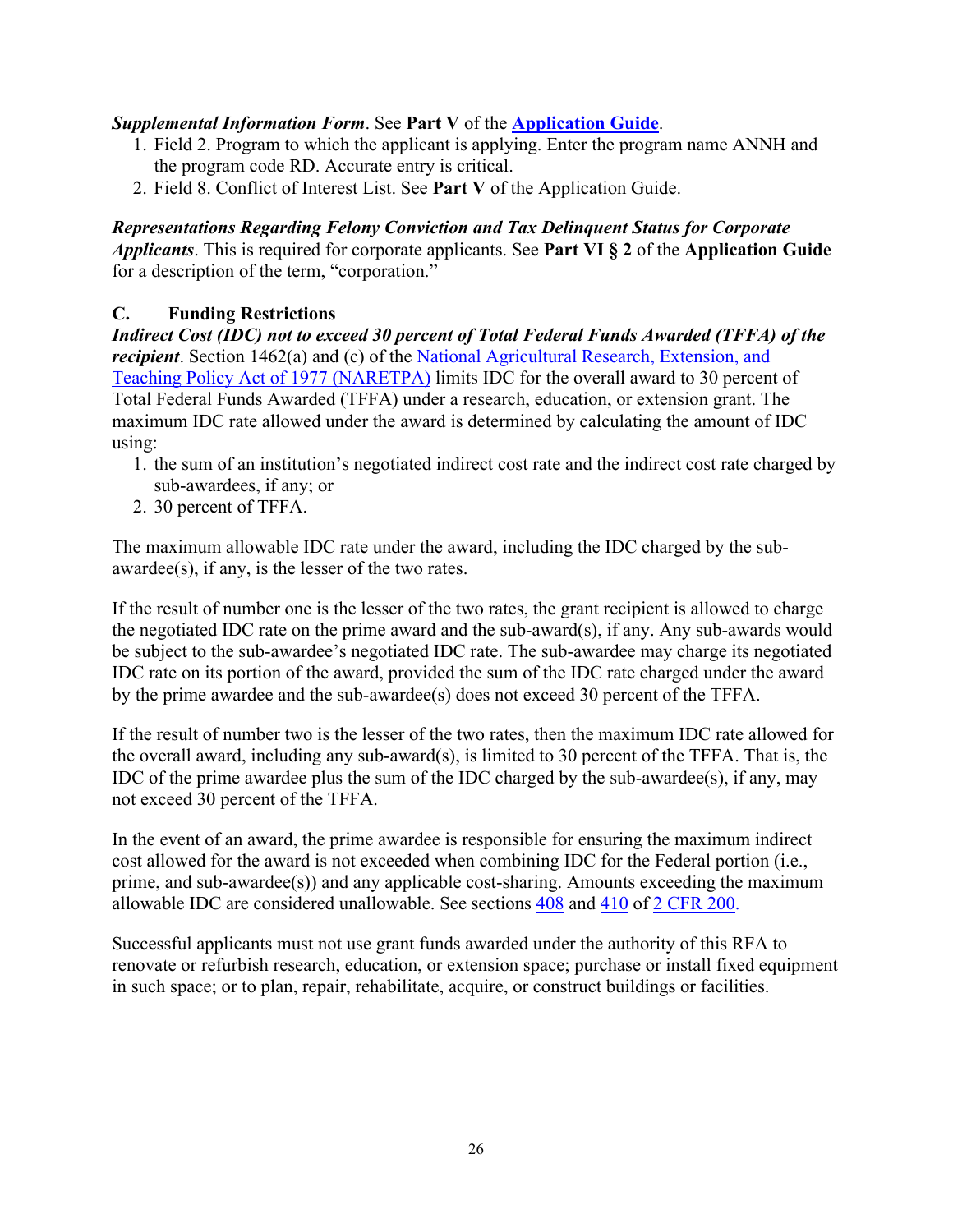### <span id="page-26-0"></span>**PART V. APPLICATION REVIEW REQUIREMENTS**

### <span id="page-26-1"></span>**A. NIFA's Evaluation Process**

NIFA evaluates each application in a two-part process. First, we screen each application to ensure that it meets the administrative requirements set forth in this RFA. All administrative requirements must be met in order for the application to proceed to the next level of review. Second, a scientific peer-review process will be used to technically evaluate applications that have met the administrative requirements using a review panel (see [NIFA Peer Review](https://nifa.usda.gov/sites/default/files/resource/NIFA-Peer-Review-Process-for-Competitive-Grant-Applications_0.pdf)  [Process\)](https://nifa.usda.gov/sites/default/files/resource/NIFA-Peer-Review-Process-for-Competitive-Grant-Applications_0.pdf).

### **Scientific Peer Review Process:**

NIFA selects reviewers for the review panel based upon their training and experience in relevant scientific, extension, or education fields, taking into account the following factors:

- 1. the level of relevant formal scientific, technical education, or extension experience of the individual, as well as the extent to which an individual is engaged in relevant research, education, or extension activities.
- 2. the need to include experts from various areas of specialization within relevant scientific, education, or extension fields.
- 3. the need to include other experts (e.g., producers, range or forest managers/operators, and consumers) who can assess relevance of the applications to targeted audiences and to program needs.
- 4. the need to include experts from a variety of organizational types (e.g., colleges, universities, industry, state and Federal agencies, and private profit and non-profit organizations) and geographic locations.
- 5. the need to maintain a balanced composition with regard to minority and female representation and an equitable age distribution; and
- 6. the need to include reviewers who can judge the effective usefulness of each application to producers and the general public.

After each peer review panel has completed its deliberations, the responsible program staff of NIFA will recommend that your project is either approved for support from currently available funds or declined due to insufficient funds or unfavorable review.

NIFA reserves the right to negotiate with the PD/PI and/or the submitting organization or institution regarding project revisions (e.g., reductions in the scope of work, funding level, period, or method of support) prior to recommending any project for funding.

After the review process has been completed, NIFA sends copies of reviews, *not* including the identity of reviewers, and a summary (if applicable) of the review panel comments to the PD.

<span id="page-26-2"></span>*Conflicts of interest*. NIFA takes extreme care to prevent any actual or perceived conflicts of interest that may influence the review or evaluation (see [NIFA Peer Review Process](https://nifa.usda.gov/resource/nifa-peer-review-process-competitive-grant-applications) for [Competitive Grant Applications\)](https://nifa.usda.gov/resource/nifa-peer-review-process-competitive-grant-applications).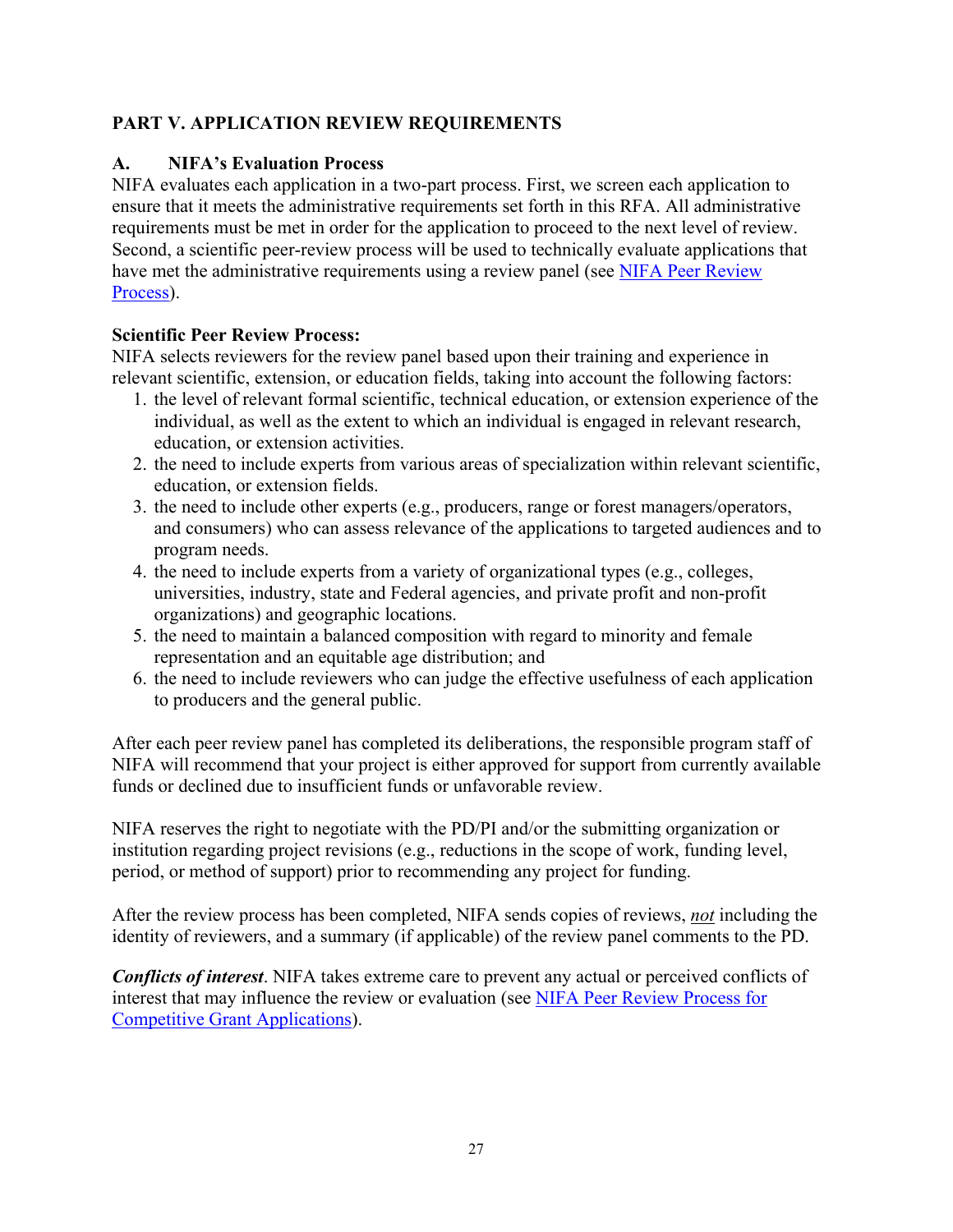### <span id="page-27-0"></span>**B. Evaluation Criteria**

NIFA will use the following criteria to evaluate this RFA:

- **1. Potential for Advancing Quality of Education/Significance of the Problem.** This criterion is used to assess the likelihood that the project will have an impact upon and advance the quality of food, agriculture, and natural resources sciences by strengthening institutional capacities to meet clearly delineated needs. Elements considered include institutional long-range goals, identification of a problem or opportunity to be addressed, justification for the project, innovation, advancing educational equity, multidisciplinary and/or problem-based focus, and potential for adoption by other institutions.
- **2. Proposed Approach and Cooperative Linkages.** This criterion relates to the soundness of the proposed approach including objectives, methodology, plan of operation, timetable, expected products and results, evaluation, and dissemination plans. Emphasis is placed on the quality of educational or research support provided to the applicant institution through its inter-collegial engagement and partnership and necessary outside collaborative initiatives, and on the potential cooperative linkages likely to evolve as a result of this project.
- **3. Institutional Capability and Capacity Building.** This criterion relates to the soundness of the proposed approach including objectives, methodology, plan of operation, timetable, expected products and results (including measurable outcomes), evaluation plans, dissemination plans, and partnerships and collaborative efforts. Emphasis is placed on the quality, innovation, and creativity of educational and/or research support provided to the applicant institution through its partnerships and collaborative initiatives.
- **4. Key Personnel.** This criterion relates to the adequacy of the number and qualifications of key persons who will develop and carry out the project, and the qualifications of project personnel who will provide for the assessment of project results and impacts of these findings.
- **5. Budget and Cost-Effectiveness.** This criterion relates to the extent to which the total budget adequately supports the project and is cost-effective. Elements considered include the necessity and reasonableness of costs to carry out project activities and achieve project objectives; the appropriateness of budget allocations between the applicant and any collaborating inter-institutional sources and necessary outside collaborators; the adequacy of time committed to the project by key project personnel; and the degree to which the project maximizes the use of limited resources, optimizes educational value for the dollar, achieves economies of scale, leverages additional funds, and focuses expertise and activity on high-priority educational or research need areas.

### <span id="page-27-1"></span>**C. Organizational Management Information**

Applicants must submit specific management information relating to an applicant prior to an award and update the information as needed. Applicants may only have to update their information if they previously provided the information under this or another NIFA program. NIFA provides the requisite forms during the pre-award process. Although an applicant may be eligible for award under this program, there are factors that may exclude an applicant from receiving federal financial and nonfinancial assistance and benefits under this program (e.g., debarment or suspension of an individual, or a determination that an applicant is not responsible).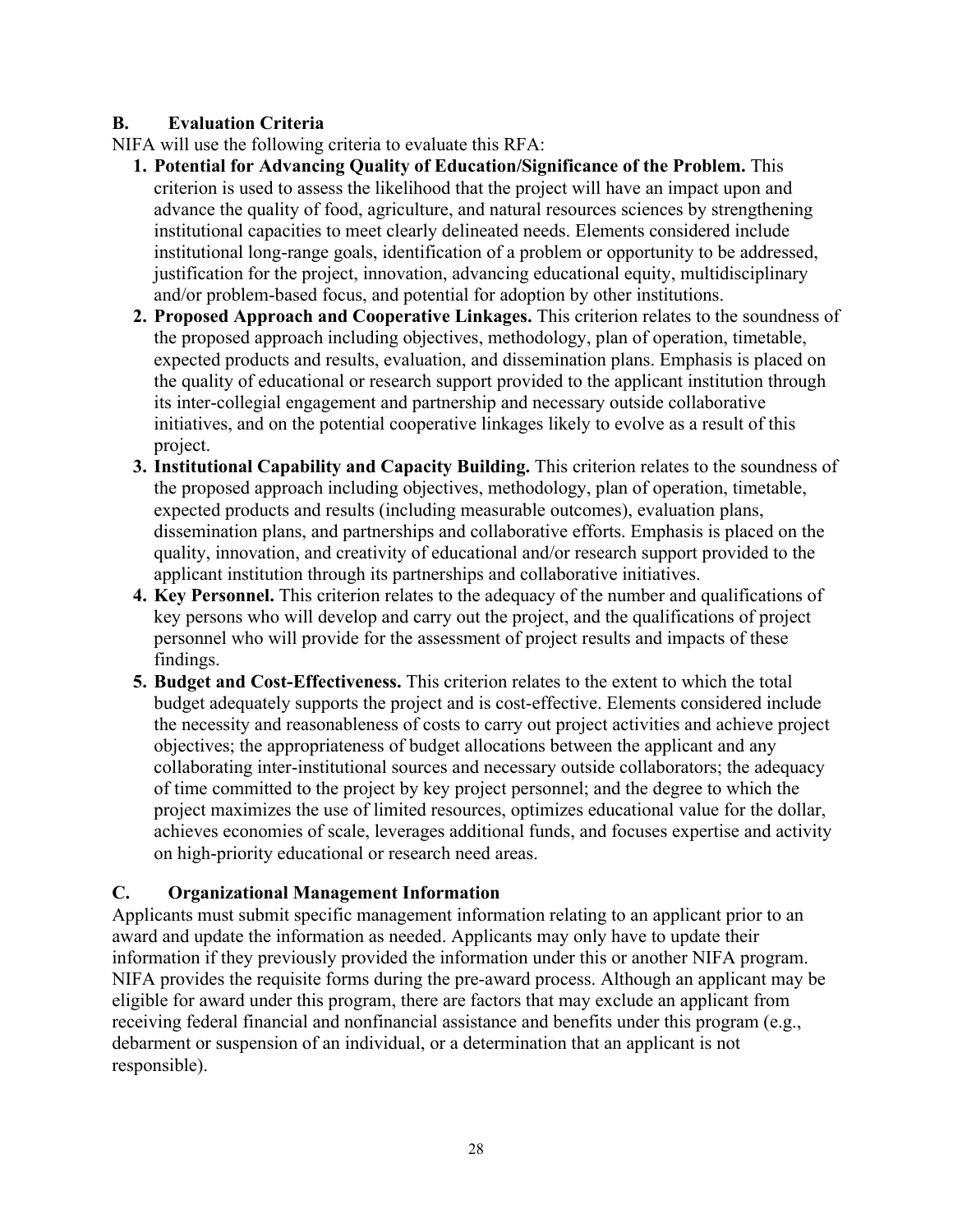### <span id="page-28-0"></span>**D. Application Disposition**

Applicants may withdraw at any time before NIFA makes a final funding decision. NIFA will retain all applications, including withdrawn applications and unfunded applications.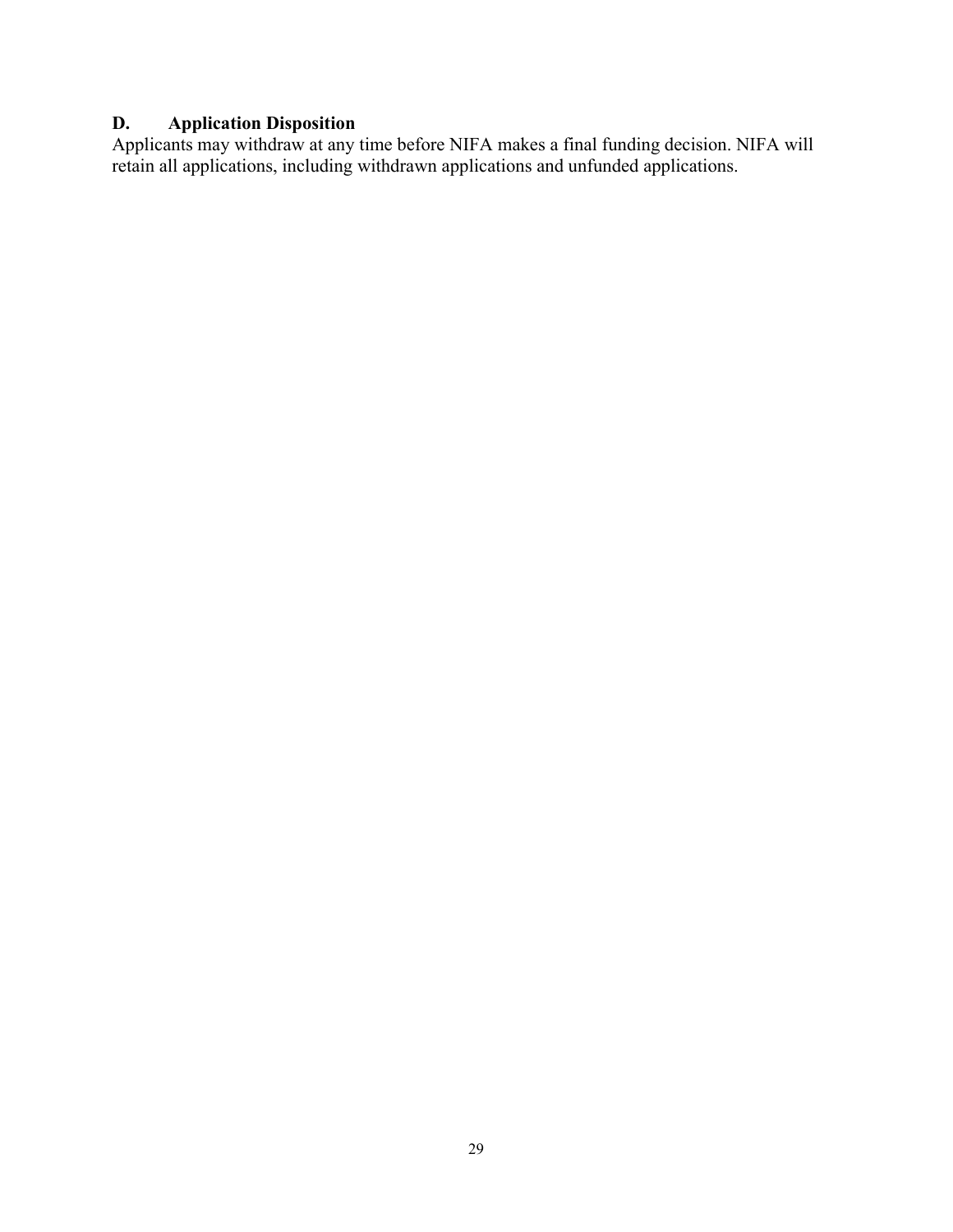### <span id="page-29-0"></span>**PART VI. AWARD ADMINISTRATION**

### <span id="page-29-1"></span>**A. General**

Within the limit of funds authorized, the NIFA awarding official will make grants to responsible and eligible applicants whose applications are judged most meritorious under the procedures set forth in this RFA. The date specified by the NIFA awarding official as the effective date of the grant must be no later than September 30 of the federal fiscal year in which the project is approved for support and funds are appropriated for such purpose, unless otherwise permitted by law. The project need not be initiated on the grant effective date, but as soon thereafter as practical so that project goals may be attained within the funded project period. All funds granted by NIFA under this RFA may be used only for the purpose for which they are granted in accordance with the approved application and budget, regulations, terms and conditions of the award, applicable federal cost principles, USDA assistance regulations, and [NIFA General](https://www.ecfr.gov/cgi-bin/text-idx?SID=1a74011311d649ff6313ca273791b131&mc=true&node=pt7.15.3430&rgn=div5)  [Awards Administration Provisions, 7 CFR Part 3430, subparts A through E.](https://www.ecfr.gov/cgi-bin/text-idx?SID=1a74011311d649ff6313ca273791b131&mc=true&node=pt7.15.3430&rgn=div5)

*Award Notice*. The award document will provide pertinent instructions and information as described in [2 CFR 200.211](https://www.ecfr.gov/cgi-bin/retrieveECFR?gp=&SID=c44a1f8f16917d78ba5ba676eac5fdc3&mc=true&r=SECTION&n=se2.1.200_1211) (see [NIFA's Terms and Conditions\)](https://nifa.usda.gov/terms-and-conditions).

### <span id="page-29-2"></span>**B. Administrative and National Policy Requirements**

Several federal statutes and regulations apply to grant applications and the projects outlined in this RFA (some are listed here: [Federal Regulations\)](https://nifa.usda.gov/federal-regulations). Unless specifically noted by statue or award-specific requirements, [NIFA Policy Guide](https://nifa.usda.gov/policy-guide) applies to all NIFA awards.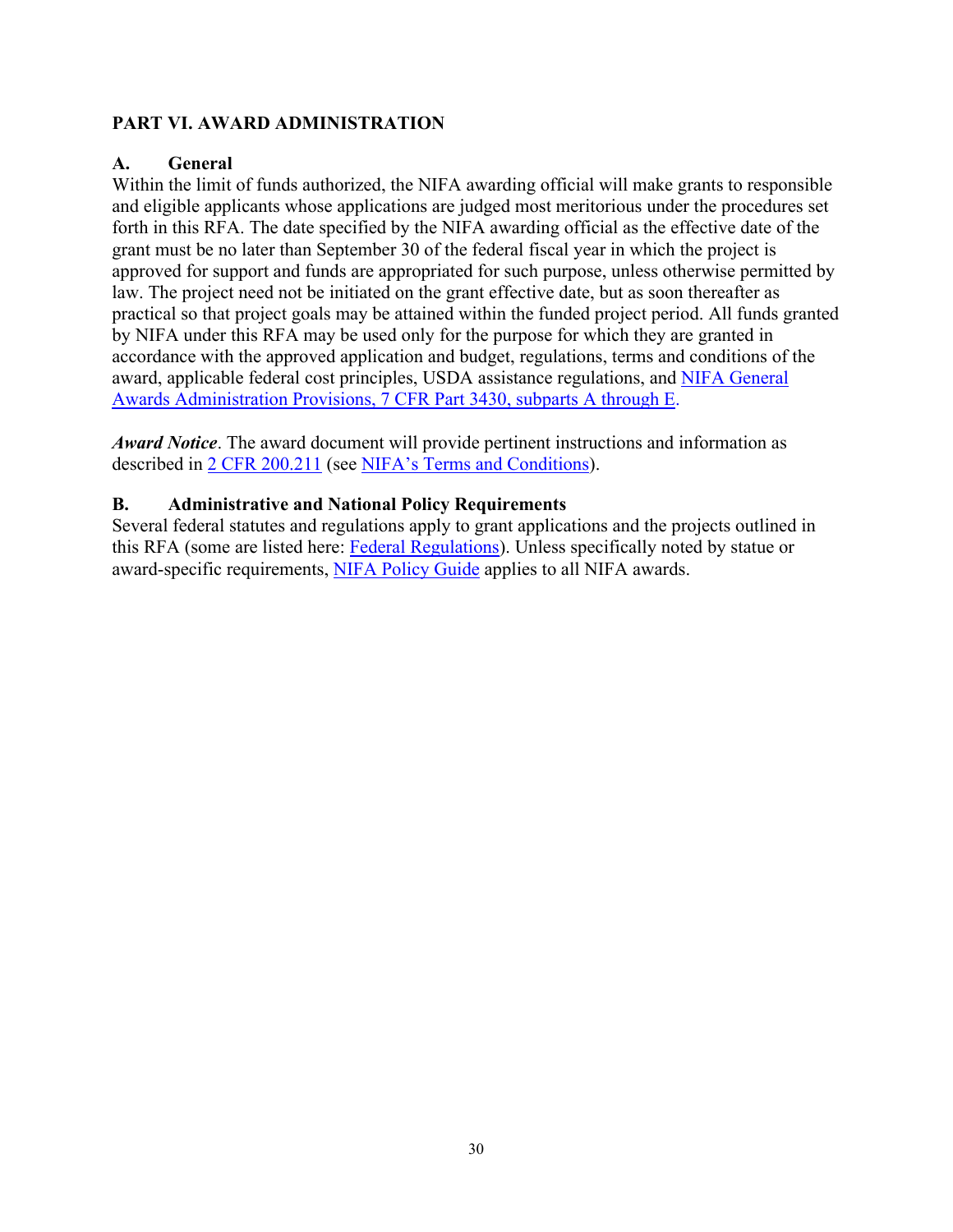### <span id="page-30-0"></span>**PART VII. OTHER INFORMATION**

### <span id="page-30-1"></span>**A. Use of Funds and Changes in Budget**

*Delegation of fiscal responsibility.* Unless the terms and conditions of the award state otherwise, awardees may not in whole or in part delegate or transfer to another person, institution, or organization the responsibility for use or expenditure of award funds.

*Changes in Budget or Project Plans*. In accordance with [2 CFR 200.308,](https://www.ecfr.gov/cgi-bin/text-idx?SID=3af89506559b05297e7d0334cb283e24&mc=true&node=se2.1.200_1308&rgn=div8) awardees must request prior approval from NIFA for the following program or budget-related reasons (the awardee is subject to the terms and conditions identified in the award):

- 1. Change in the scope or the objective of the project or program without prior written approval (even if there is no associated budget revision requiring).
- 2. Change in a key person specified in the application or the federal award.
- 3. Disengagement from the project for more than three months, or a 25 percent reduction in time devoted to the project.
- 4. Inclusion of costs that require prior approval in accordance with [2 CFR 200 Subpart E](https://www.ecfr.gov/cgi-bin/text-idx?SID=dc069d42776cd3451f66232d56026057&mc=true&node=pt2.1.200&rgn=div5#sp2.1.200.e)  [\(Cost Principles\),](https://www.ecfr.gov/cgi-bin/text-idx?SID=dc069d42776cd3451f66232d56026057&mc=true&node=pt2.1.200&rgn=div5#sp2.1.200.e) or [45 CFR Part 75 Appendix IX,](https://www.ecfr.gov/cgi-bin/text-idx?node=pt45.1.75#ap45.1.75_1521.ix) [\(Principles for Determining Costs](https://www.ecfr.gov/cgi-bin/text-idx?node=pt45.1.75#ap45.1.75_1521.ix)  [Applicable to Research and Development under Awards and Contracts with Hospitals\)](https://www.ecfr.gov/cgi-bin/text-idx?node=pt45.1.75#ap45.1.75_1521.ix), or [48 CFR,](https://www.ecfr.gov/cgi-bin/text-idx?SID=4d9d83a5cef52c19c5ff83421fa48a4b&mc=true&tpl=/ecfrbrowse/Title48/48tab_02.tpl) unless waived by the federal awarding agency,
- 5. [48 CFR Part 31, Contract Cost Principles and Procedures;](https://www.ecfr.gov/cgi-bin/text-idx?SID=4d9d83a5cef52c19c5ff83421fa48a4b&mc=true&node=pt48.1.31&rgn=div5)
- 6. Transfer of funds budgeted for participant support costs to other categories of expense [\(2 CFR 200.456 Participant support costs\)](https://www.ecfr.gov/cgi-bin/text-idx?SID=875f7422535a157681c65d5ff44deb32&mc=true&node=pt2.1.200&rgn=div5#se2.1.200_1456);
- 7. Sub-awarding, transferring or contracting out of any work under a federal award, including fixed amount sub-awards (see [2 CFR 200.333, Fixed Amount Sub-awards\)](https://www.ecfr.gov/cgi-bin/text-idx?SID=9eaf9554e1f32bf0d83aca55646e9b7e&mc=true&node=pt2.1.200&rgn=div5#se2.1.200_1333), unless described in the application and funded in the approved federal awards. This provision does not apply to the acquisition of supplies, material, equipment, or general support services.
- 8. Changes in the approved cost-sharing or matching provided by the non-federal entity; and
- 9. The need for additional federal funds to complete the project.

### <span id="page-30-2"></span>**B. Confidential Aspects of Applications and Awards**

When an application results in an award, it becomes a part of NIFA transaction records, which are available to the public. Information that the Secretary of Agriculture determines to be confidential, privileged, or proprietary in nature will be held in confidence to the extent permitted by law. Therefore, applicants should clearly mark any information within the application they wish to have considered as confidential, privileged, or proprietary. NIFA will retain a copy of an application that does not result in an award for three years. Such an application will be released only with the consent of the applicant or to the extent required by law. An applicant may withdraw at any time prior to the final action thereon.

### <span id="page-30-3"></span>**C. Regulatory Information**

This program is not subject to the provisions of [Executive Order 12372,](https://www.fws.gov/policy/library/rgeo12372.pdf) which requires intergovernmental consultation with state and local officials. Under the provisions of the [Paperwork Reduction Act of 1995](https://www.reginfo.gov/public/reginfo/pra.pdf) [\(44 U.S.C. Chapter 35\)](http://uscode.house.gov/view.xhtml?path=/prelim@title44/chapter35&edition=prelim), the collection of information requirements contained in this notice have been approved under [OMB Document No. 0524-](https://www.federalregister.gov/documents/2018/10/29/2018-23552/submission-for-omb-review-comment-request) [0039.](https://www.federalregister.gov/documents/2018/10/29/2018-23552/submission-for-omb-review-comment-request)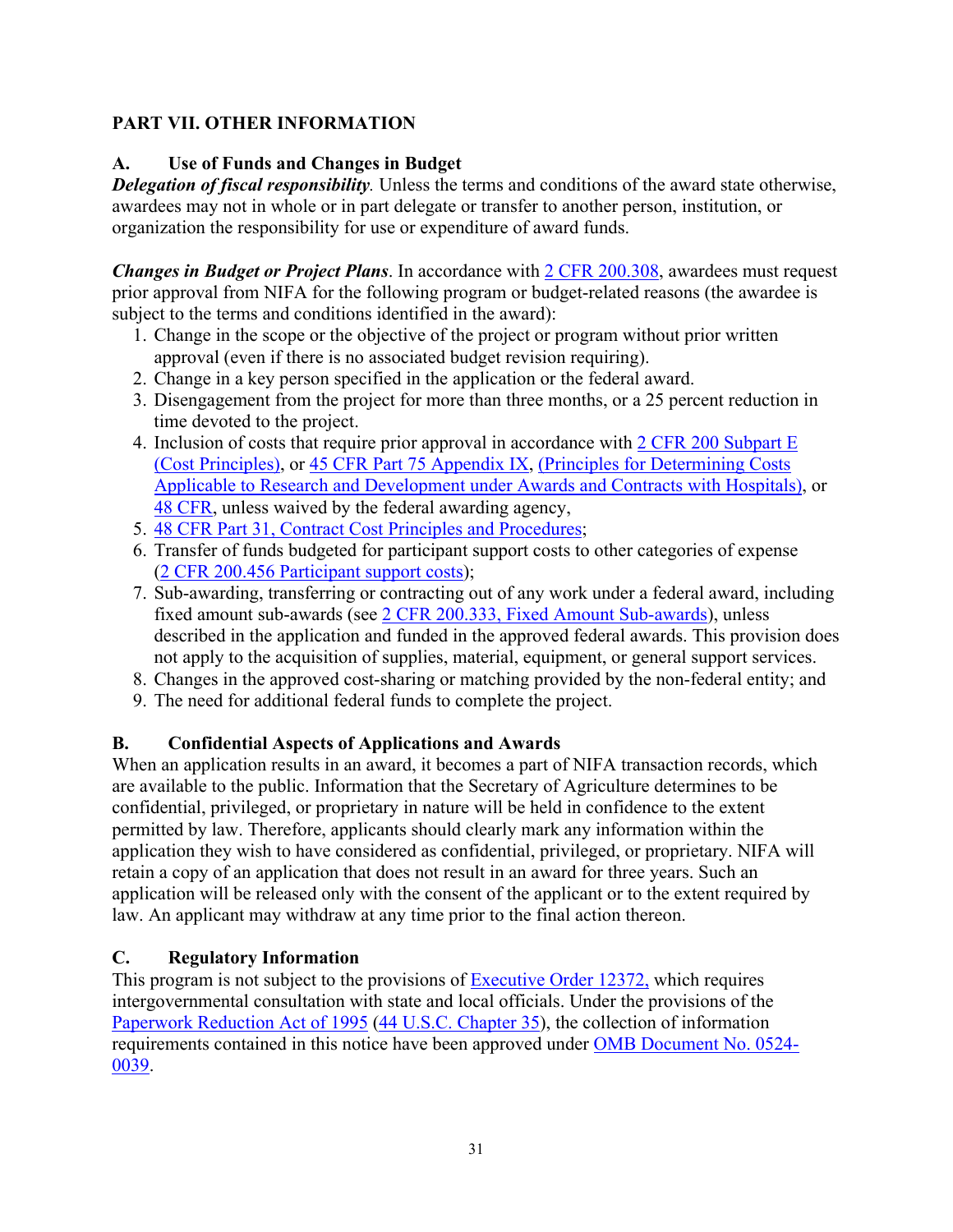### **APPENDIX I: AGENCY CONTACT**

#### <span id="page-31-0"></span>**Program Contact**

| <b>Name</b>     | И<br>mail            |
|-----------------|----------------------|
| 'rma<br>awrence | ilawrence(a)usda.gov |

For administrative questions related to;

- 1. Grants.gov, see Part IV of this RFA
- 2. Other RFA or application questions, please email [grantapplicationquestions@usda.gov](mailto:grantapplicationquestions@usda.gov)
- 3. Awards under this RFA, please email  $\frac{awards(0, usda.gov)}{awards(1, vs.)}$

#### **U.S. Postal Mailing Address:**

National Institute of Food and Agriculture U.S. Department of Agriculture P.O. Box 419205, MS 10000 Kansas City, MO 64141-6205

#### **Courier/Package Delivery Address:**

National Institute of Food and Agriculture United States Department of Agriculture 2312 East Bannister Road, MS 10000 Kansas City, MO 64141-3061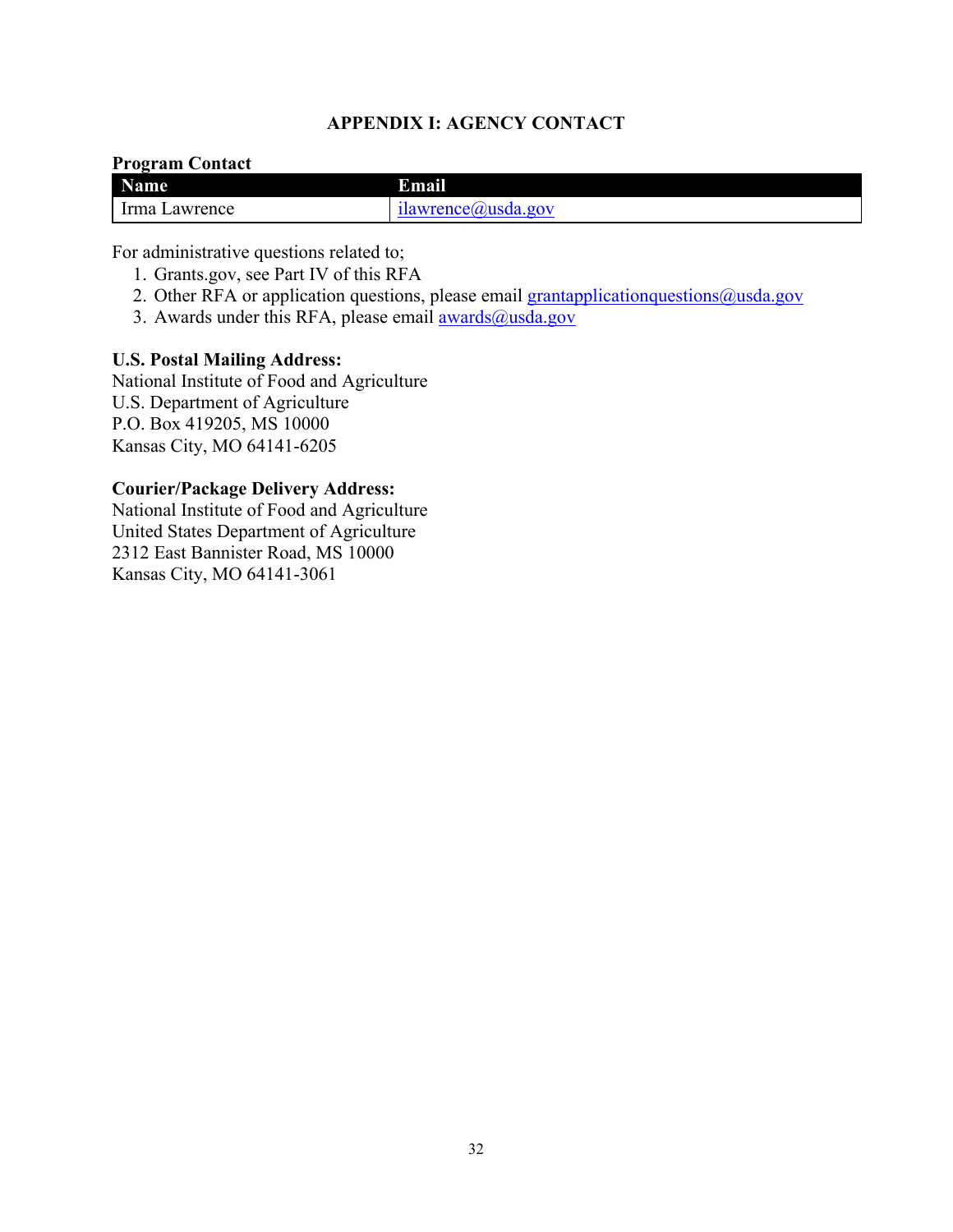#### **APPENDIX II: GLOSSARY OF TERMS**

#### <span id="page-32-0"></span>**Glossary of Terms**

Authorized Representative - AR Agricultural Research, Extension, and Education reform Act of 1998 - AREERA Alaska Native-Serving and Native Hawaiian-Serving Institutions Education Competitive Grants Program - ANNH Assistance Listings -AL Data Management Plan - DMP Indirect Costs - IDC National Institute of Food and Agriculture - NIFA National Agricultural Research, Extension, and Teaching Policy Act of 1977 - NARETPA Project Director - PD Project Narrative - PN Project Summary - PS Request for Application - RFA Total Federal Funds Awarded - TFFA United States Department of Agriculture - USDA National Agricultural Research, Extension, and Teaching Policy Act of 1977 - NARETPA Project Director - PD Project Narrative - PN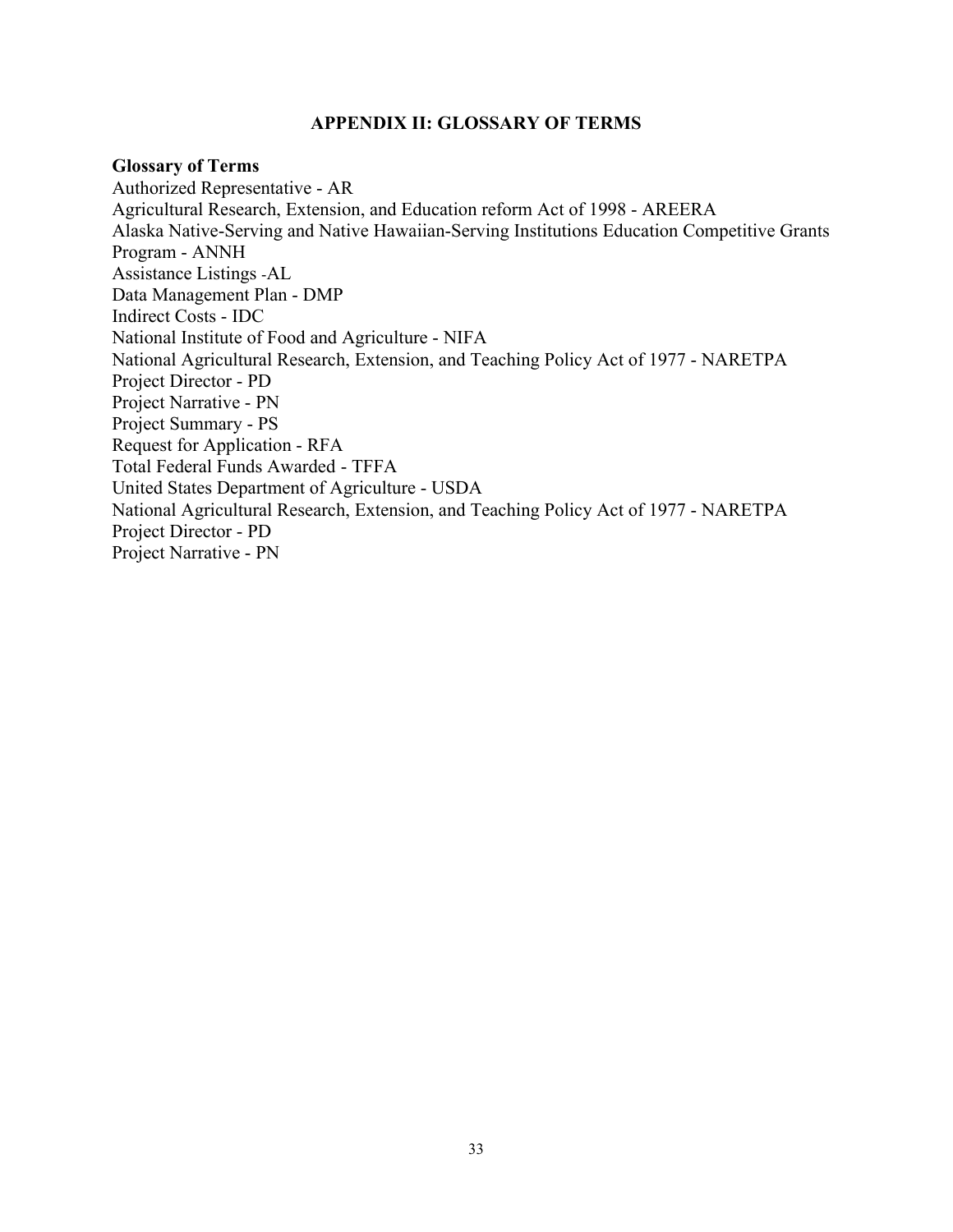### **APPENDIX III: DEFINITIONS**

<span id="page-33-0"></span>Refer to [7 CFR 3430 Competitive and Noncompetitive Non-formula Federal Assistance](https://www.ecfr.gov/current/title-7/subtitle-B/chapter-XXXIV/part-3430)  Programs – [General Award Administrative Provisions](https://www.ecfr.gov/current/title-7/subtitle-B/chapter-XXXIV/part-3430) for additional definitions.

Alaska Native: Means a citizen of the United States who is a person of one-fourth degree or more Alaska Indian, Eskimo, or Aleut blood, or combination thereof. It also includes any citizen of the United States who is regarded as an Alaska Native by the Native village or Native group and whose father or mother is (or, if deceased, was) regarded as Native by any village or group.

Alaska Native-Serving Institution or Native Hawaiian-Serving Institution: Means an institution of higher education where:

- 1. The institution, or parent institution in the case of an independent branch campus, is legally authorized by the state in which it is located to provide an educational program for which it awards an associate's or bachelor's degree, or where it is a junior or community college;
- 2. The institution, or parent institution in the case of an independent branch campus, is accredited by a nationally recognized accrediting agency or association determined by the Secretary of Education to be a reliable authority as to the quality of training offered, or making reasonable progress toward such accreditation;
- 3. At least 50 percent of enrolled degree students are receiving need-based assistance under Title IV of the Higher Education Act, or where a substantial percentage of students are receiving Pell Grants in comparison with the percentage of students receiving Pell Grants at all similar institutions (institution of higher education, or junior or community college);
- 4. Unless waived by the Secretary of Education, the average educational and general expenditures per full-time equivalent undergraduate student are low in comparison with the average educational and general expenditures per full-time equivalent student at institutions that offer similar instruction; and
- 5. For an Alaska Native-Serving Institution, at the time of application, it has an enrollment of undergraduate students that is at least 20 percent Alaska Native students (where the term "Alaska Native" has the meaning given the term in this solicitation as described below, or in section 7306 of the Elementary and Secondary Education Act of 1965 [20 U.S.C. 7546]); or
- 6. For a Native Hawaiian-Serving Institution, at the time of application, it has an enrollment of undergraduate students that is at least 10 percent Native Hawaiian students (where the term "Native Hawaiian" has the meaning given the term in this solicitation as described below, or in section 7207 of the Elementary and Secondary Education Act of 1965 [20 U.S.C. 7517]).

Collaborative Grant: Means a project with at least one additional partner or a multi-partner approach to enhance education/teaching programs. Collaborative Grants should build linkages to generate a critical mass of expertise, skill, and technology to address education/teaching programs related to the food, agricultural, and natural resources, and human sciences. Grants can reduce duplication of efforts and/or build capacity and should be organized and led by a strong applicant with documented project management knowledge and skills to organize and carry out the initiative. Collaborative Grants are expected to be larger than Standard Grants and should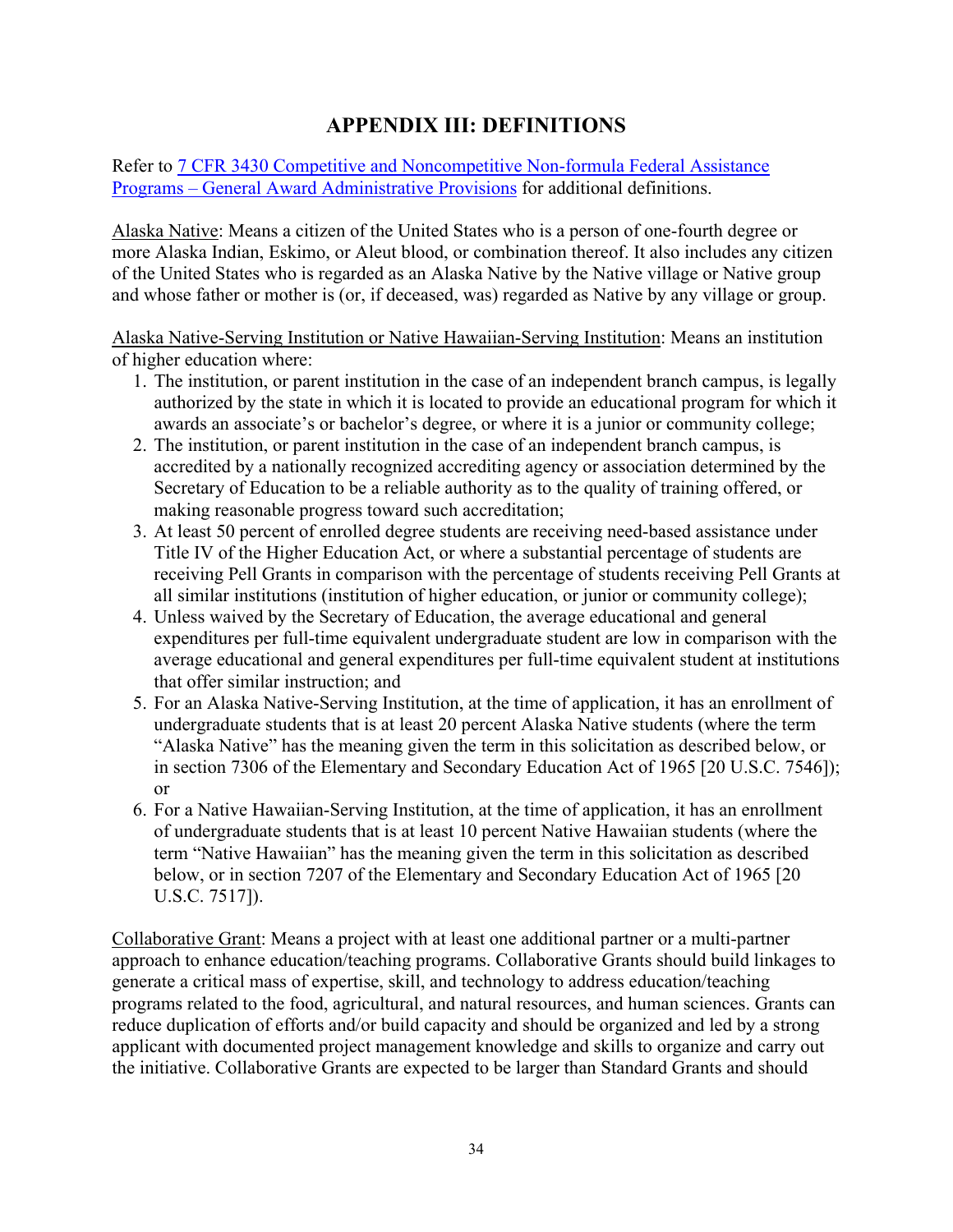generally not exceed \$3 million. For the ANNH Grants Program, a Collaborative Grant application means an application for a project:

- 1. that will involve a consortium of at least two or more Alaska Native-Serving or Native Hawaiian-Serving Institutions, which may work in cooperation with one or more other entities including units of State government and private sector organizations; and
- 2. where the applicant institution and each cooperating entity receiving grant funds will assume a significant role in the conduct of the proposed project. To demonstrate substantial involvement with the project, the applicant institution submitting an application must retain at least 30 percent but not more than 70 percent of the awarded funds, and no eligible ANNH institution receiving funds as a sub-grantee may receive less than 10 percent of awarded funds. Only the Collaborative Grant members receiving funds as eligible subgrantees must meet the definition of an Alaska Native-Serving or Native Hawaiian-Serving Institution as specified in this section; other institution(s) participating in a Collaborative Grant project application under subcontracts are not required to meet the definition of an Alaska Native-Serving or Native Hawaiian-Serving Institution.

Continuation Award: An award instrument by which NIFA agrees to support a specified level of effort for a predetermined period of time with a statement of intention to provide additional support at a future date, provided that performance has been satisfactory, appropriations are available for this purpose, and continued support would be in the best interest of the federal government and the public.

Cooperative Initiative: Means an initiative that involves at least two or more Alaska Native-Serving or Native Hawaiian-Serving Institutions that are working in cooperation with one or more other entities including units of State government and private sector organizations, to maximize the development and use of resources, such as faculty, facilities, and equipment, to improve food and agricultural sciences teaching programs. In this initiative, institutions have entered into a cooperative arrangement for the purpose of carrying out a common objective that is alignment with the goals of the ANNH Grants Program.

Educational and General Expenditures: Means the total amount expended by an institution for instruction, research, public service, academic support (including library expenditures), student services, institutional support, scholarships and fellowships, operation and maintenance expenditures for the physical plant, and any mandatory transfers that the institution is required to pay by law.

Eligible Institution: Means individual public or private, nonprofit Alaska Native-serving and Native Hawaiian-serving institutions as defined in this section. Institutions of higher education that meet the definitions of Alaska Native-Serving Institution or Native Hawaiian-Serving Institution established in Title III, Part A of the Higher Education Act of 1965, as amended (20 U.S.C. section 1059d.) are eligible institutions under this program. The term eligible institution also applies to any branch of any institution of higher education that by itself satisfies the requirements contained in the definition of an Alaska-Native-serving or Native Hawaiian-serving institution, including:

1. The individual branches of a state university system or public system of higher education that are separately accredited as degree granting institutions, provided that they otherwise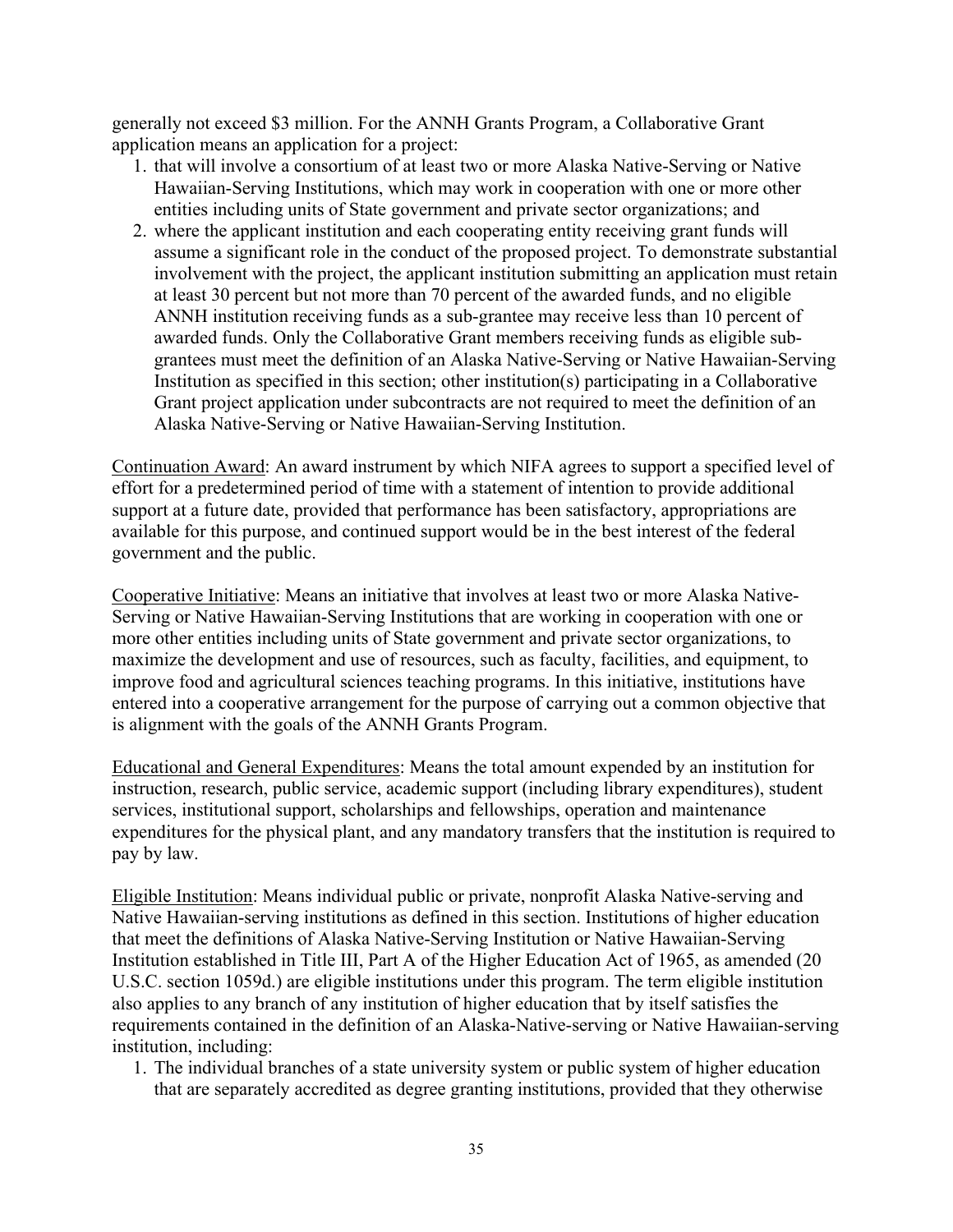satisfy the definition of Alaska Native-Serving Institution or Native Hawaiian-Serving Institution;

- 2. Independent branch campuses of individual institutions, provided that they otherwise satisfy the definition of Alaska Native-Serving Institution or Native Hawaiian-Serving Institution as specified above; or
- 3. A consortium of two or more eligible, individual institutions.

Eligible Participant: Means an individual who is a citizen or national of the U.S. as defined in 7 CFR 3430.

Full-time Equivalent Students: Means the sum of the number of students enrolled full time at an institution, plus the full-time equivalent of the number of students enrolled part time (determined based on the quotient of the sum of the credit hours of all part-time students divided by 12) at such institution.

Independent Branch Campus: Means a unit of a 2-year or 4-year institution of higher education that is geographically apart from the main campus, is permanent in nature, offers courses for credit and programs leading to an associate or bachelor's degree, and is autonomous to the extent that it has its own faculty and administrative or supervisory organization and its own budgetary and hiring authority.

Institution of Higher Education: Means an educational institution in any state that:

- 1. Admits as standard students only persons having a certificate of graduation from a school providing a secondary education, or the recognized equivalent of such a certificate,
- 2. Is legally authorized within such State to provide a program of education beyond secondary education,
- 3. Provides an educational program for which the institution awards a bachelor's degree or provides not less than a 2-year program that is acceptable for full credit toward such a degree,
- 4. Is a public or other nonprofit institution, and
- 5. Is accredited by a nationally recognized accrediting agency or association, or if not so accredited, is an institution that has been granted pre-accreditation status by such an agency or association that has been recognized by the Secretary of Education for the granting of pre- accreditation status, and the Secretary of Education has determined that there is satisfactory assurance that the institution will meet the accreditation standards of such an agency or association within a reasonable time.

Matching: The process through which a grant recipient match awarded USDA funds with cash and in-kind contributions on a dollar-for-dollar basis. The matching funds must derive from non-Federal sources.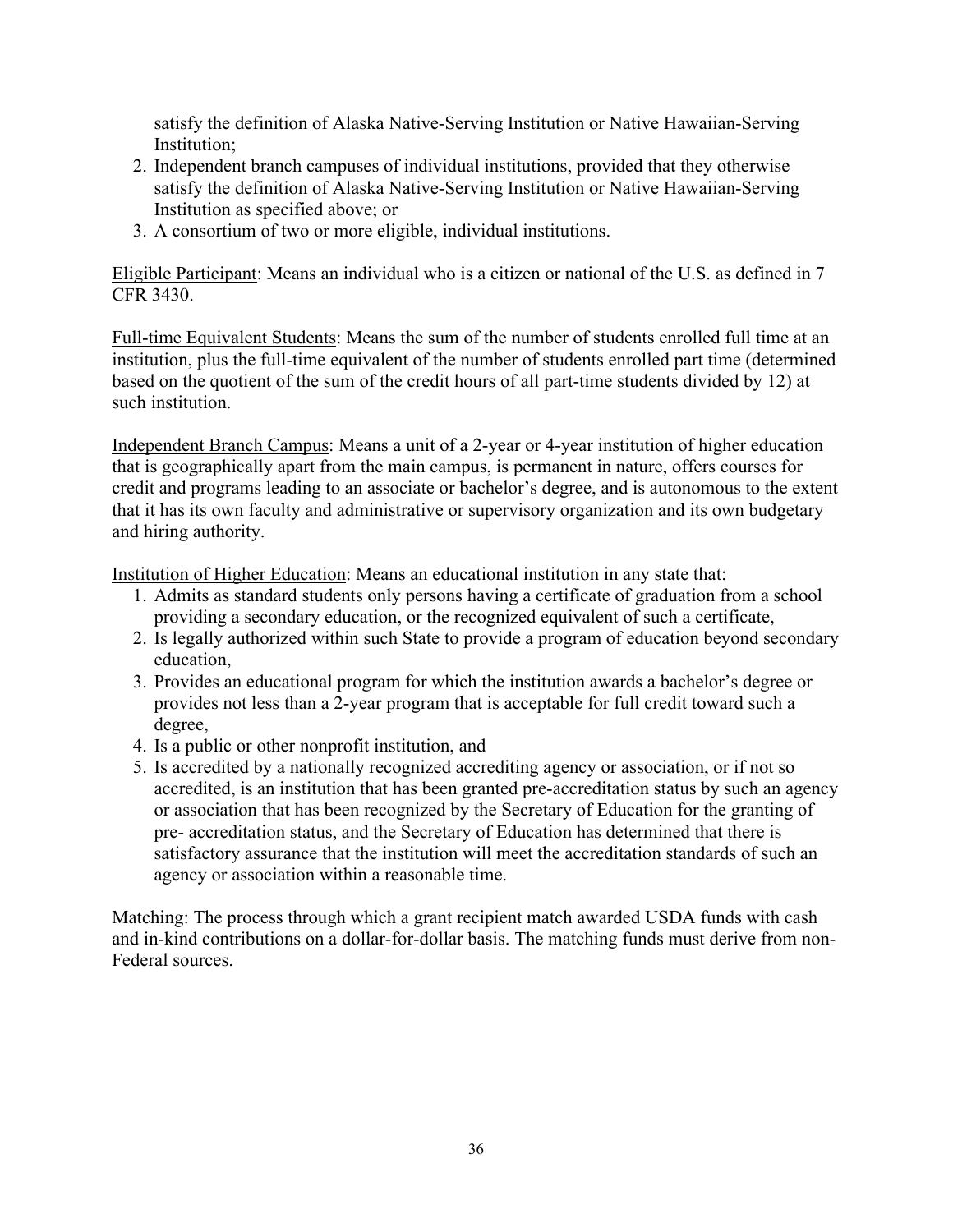Junior or Community College: Means an institution of higher education that:

- 1. Admits as standard students' persons who are beyond the age of compulsory school attendance in the State in which the institution is located and who have the ability to benefit from the training offered by the institution,
- 2. Does not provide an educational program for which the institution awards a bachelor's degree (or an equivalent degree), and
- 3. Provides an educational program of not less than 2 years in duration that is acceptable for full credit toward such a degree; or offers a 2-year program in engineering, mathematics, or the physical or biological sciences, designed to prepare a student to work as a technician or at the semiprofessional level in engineering, scientific, or other technological fields requiring the understanding and application

Native Hawaiian: Means any individual who is a citizen of the United States; and is a descendant of the aboriginal people, who prior to 1778, occupied and exercised sovereignty in the area that now comprises the State of Hawaii, as evidenced by genealogical records, Kapuna (elders) or Kama'aina (long-term community residents) verification, or certified birth records.

Need Area: Means the specific area(s) of educational, applied research, or community development activities identified in the solicitation for applications and addressed by the applicant's application. Need Areas are derived from statutory language authorizing the grants program and specific Need Areas are targeted for funding support in the solicitation for applications.

New Application: An application not previously submitted to a program.

Outcomes: Means specific, measurable project results and benefits that, when assessed and reported; indicate the project's plan of operation has been achieved. Measurable outcomes include:

- 1. Results that are intended or unintended consequences of the project, e.g., "...additional course materials now available online to reinforce student learning during non-classroom hours,"
- 2. Products that may be actual items or services acquired with funds, e.g., "…mechanisms and content to transition existing course(s) or elements of course(s) for web-based access" or "created new and innovative prevention and intervention initiatives", and
- 3. Impacts that are a measure of the results by comparing what might have happened in the absence of the funded project.

Partnership: Means that all partners have a substantial involvement in the project throughout the life of the project. If a partnership between multiple entities is proposed, the proposal should clearly identify the following:

- 1. A narrative of each entity's clearly established role in the project,
- 2. How each entity involved as a partner on the project will contribute to execution of project objectives, determination of experimental design, development of the project work plan and timetable, and submission of collaborative, timely reports, and
- 3. A comprehensive project budget that reflects each entity's financial or in-kind contribution to the total project budget costs.